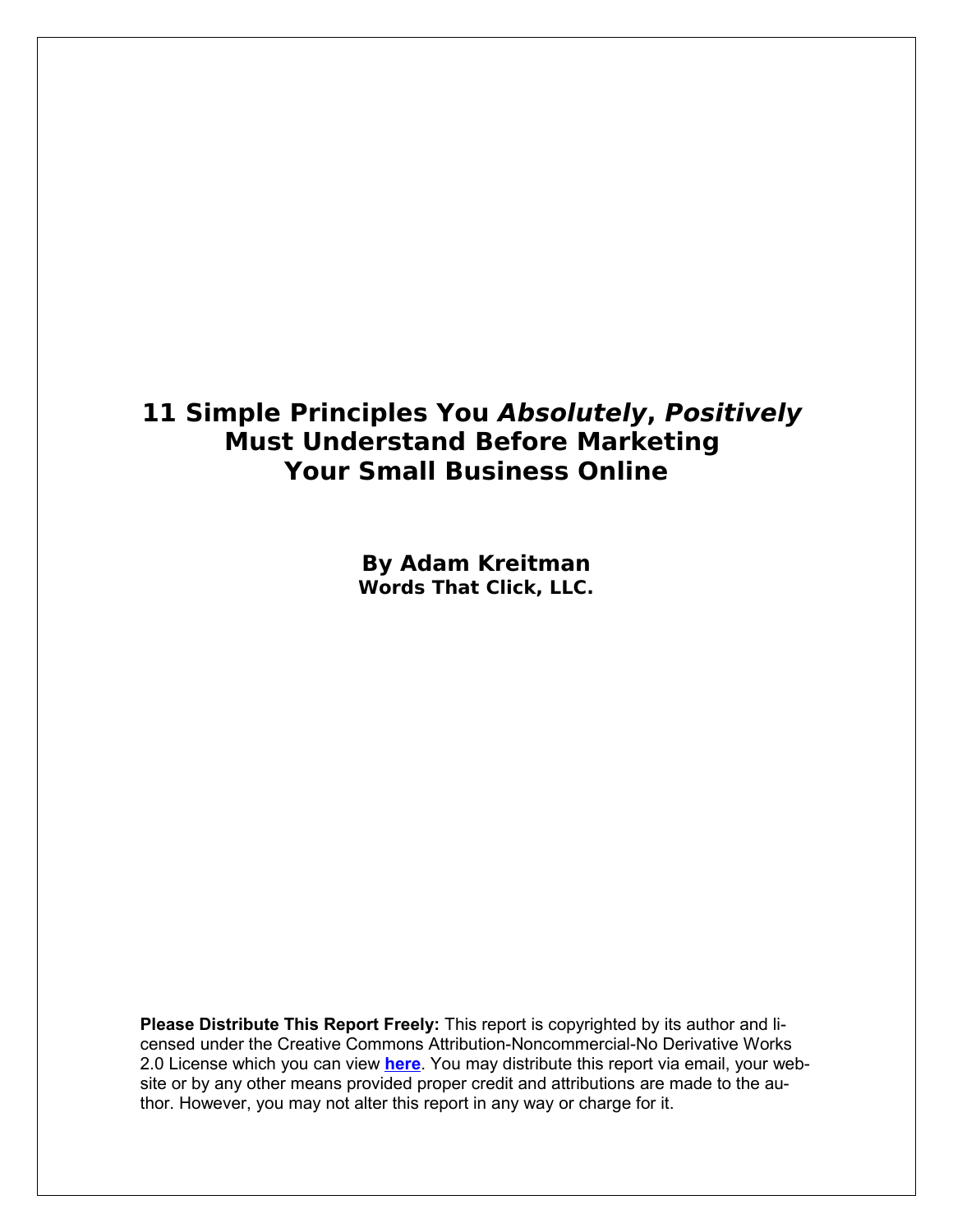Overwhelming.

It's the #1 term I hear from small business owners and entrepreneurs when it comes to online marketing.

Search Engine Optimization (SEO). Pay Per Click (PPC). Social Networking. Social Bookmarking. Local Search. Video Marketing. Article Marketing. Email Marketing. Affiliate Marketing. Blogging. Press Releases. Copywriting. Keyword Research. RSS Feeds.

The list goes on and on.

But while it's overwhelming (even for those who do Internet marketing for a living!), the good news is you don't have know it all to successfully market your business online.

Think of it as being the conductor of a symphony orchestra. You don't have to be an expert on how to play the violin, trumpet, or flute to be a great conductor.

What you do need, however, is a strong foundation in the basics of music. You need to understand things like pitch and rhythm. You need know what the capabilities of all the instruments in the orchestra are. And you need to know how to evaluate musicians and understand how to get them and their instruments playing in harmony.

If you have those fundamentals down, then you can make beautiful music. If not, you just end up with a lot of noise.

This report was written to provide you with the fundamentals of marketing your small business online.

In the course of working with small business owners struggling with how to use the Internet to effectively market their businesses, I've discovered 11 core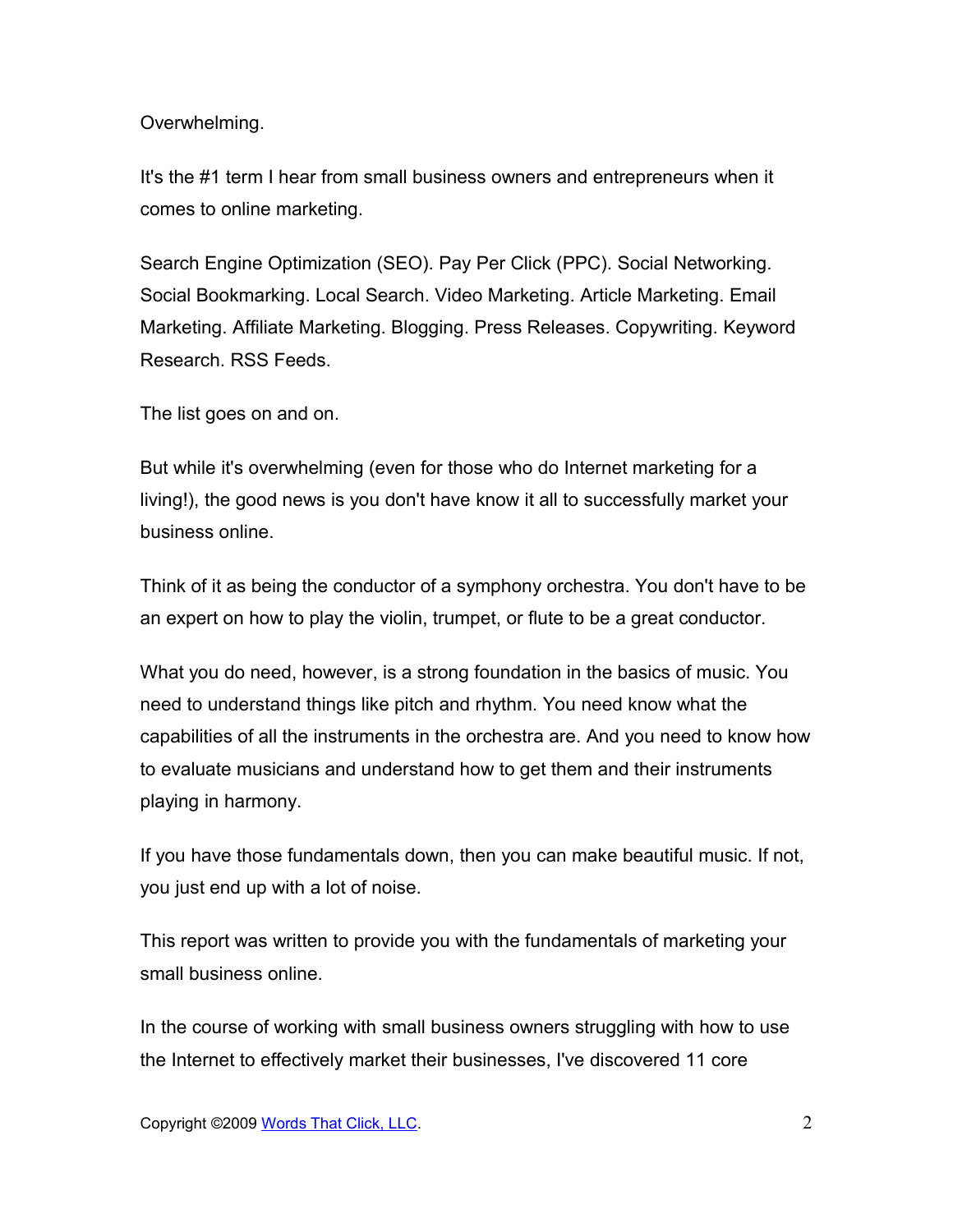principles that help pave the way to a better understanding of the Internet marketing world.

These principles don't go into the "how-to" of online marketing strategies such as the ones listed on the previous page. Rather they are designed to provide a "big picture" overview of Internet marketing and make it a less intimidating undertaking - whether you hire others to help or do it yourself.

By keeping these principles in mind as you investigate various online marketing strategies, you'll be able to avoid the hype and sensationalism being peddled out there and focus on what's really important when it comes to effectively marketing your business online.

So, let's get started!

On the next page you'll find a "Cheat Sheet" that gives you a taste of all 11 Principles. A more in-depth look at each principle begins on page 5 . . . enjoy!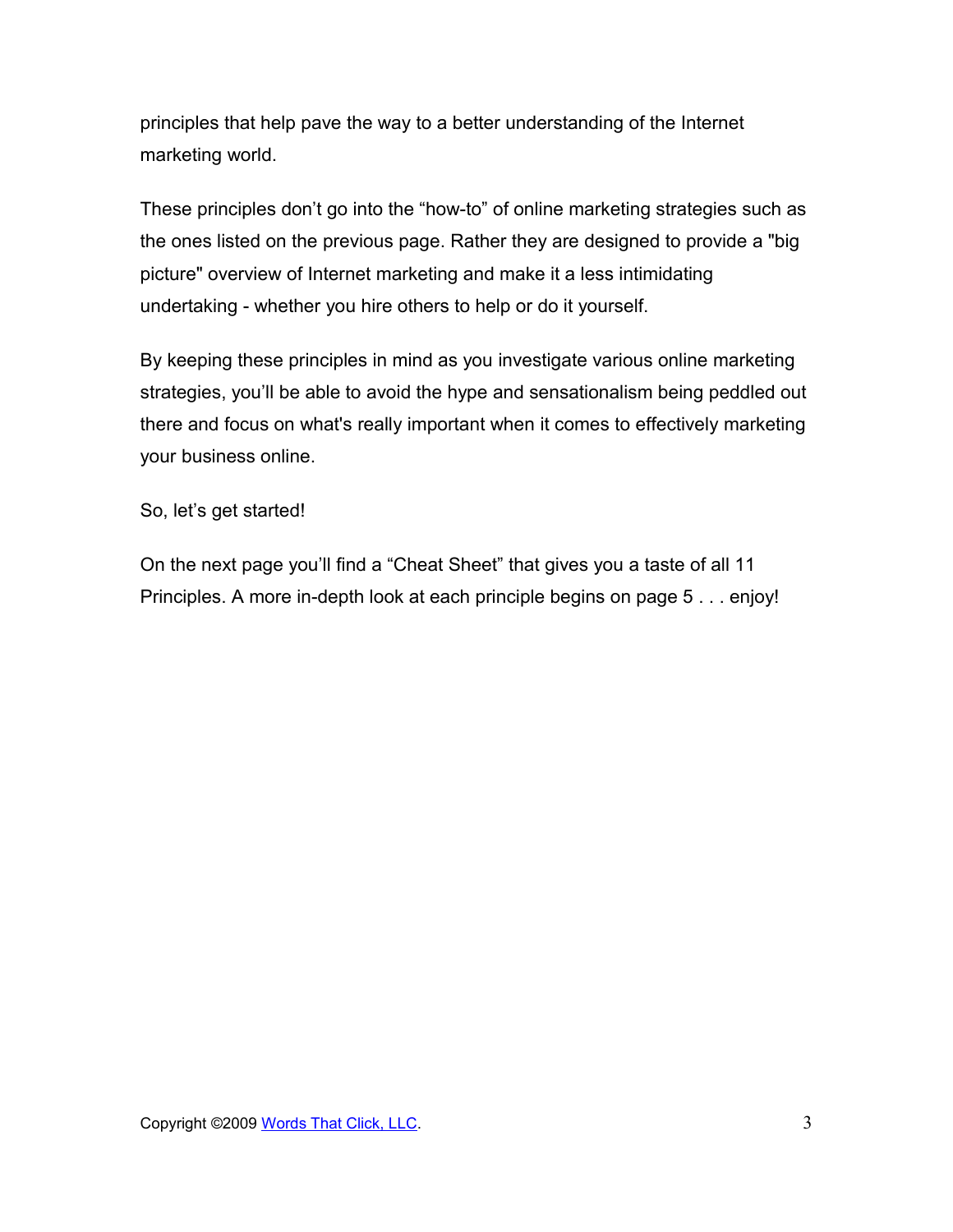## *11 Simple Principles Cheat Sheet*

**Principle #1: The Secret to Marketing Online is Offline:** *Take the marketing strategies that have proven effective for you offline and figure out how to do them more efficiently online.*

**Principle #2: Content is King:** *Original, helpful, quality content forms the foundation of all your online marketing efforts.*

**Principle #3: Build Relationships:** *Relationships form the cornerstone of building a successful business and the same is certainly true online.*

**Principle #4: Your Most Valuable Online Asset:** *An email list of people who have requested to receive information from you is your business' most valuable online asset.*

**Principle #5: There's No Such Thing As Free Traffic:** *Even the "free" clicks aren't really free.*

**Principle #6: Diversify:** *Diversify your online marketing efforts – don't rely on just one source to drive all your traffic and sales.*

**Principle #7: One Thing:** *While you should diversify your overall online marketing effort, you can't do it all yourself. Focus your own efforts to master just one way to drive traffic/sales.*

**Principle #8: Do It Wrong Quickly:** *Test and measure your results. If a strategy isn't working, get rid of it quickly and focus on ones that are.*

**Principle #9: The 80/20 Rule:** *80% of your results will come from 20% of your efforts. Your ROI is greater when you spend your time trying to improve the 20% that's already performing well.*

**Principle #10: Search Engines Don't Have Credit Cards:** *Write your headlines and copy for people first, search engines second.*

**Principle #11: Research, Research, Research:** *Keyword research. Competitive research. Market research. It's where your online marketing efforts should begin. All things being equal, the marketer who does the best research wins.*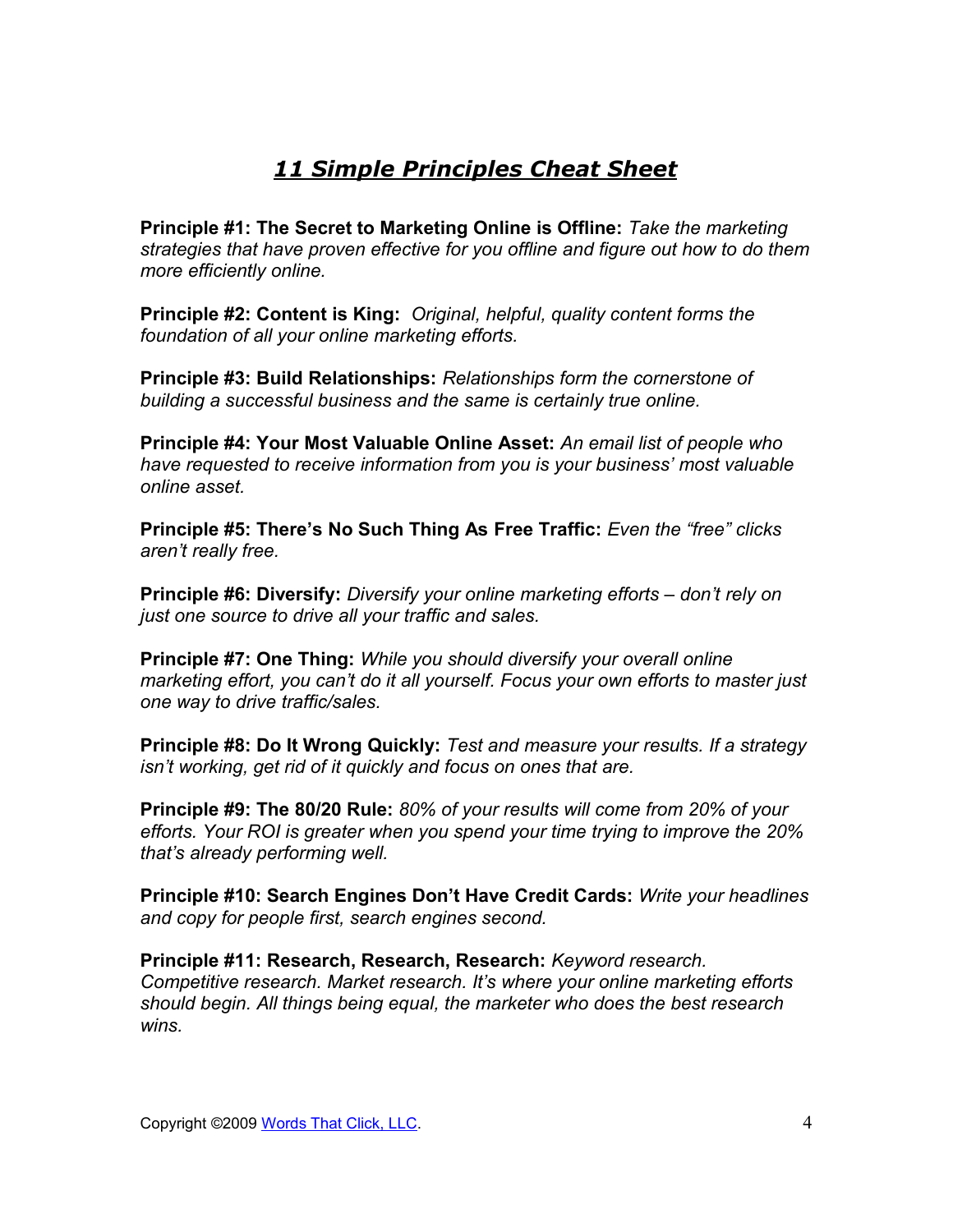## *1. The Secret To Marketing Online Is Offline*

*"What has been will be again, what has been done will be done again; there is nothing new under the sun."*

This is true in all walks of life and marketing your business online is no exception.

Take a look under the hood at the marketing tools, strategies and technologies that have proven successful online. If you break them down and look at the core reason for their success, you'll see they all have their roots in marketing strategies that have proven successful offline long before the Internet came along.

Let me give you a few examples:

### *Social Networking Done Right*

My friend **Dixie Gillaspie** is a master networker. Dixie flat out knows how to connect people. She knows how to build relationships. And she understands that all this starts with having a true Give First philosophy.

So it's no surprise that attending networking events has been a major part of Dixie's marketing plan and has contributed greatly to her professional and personal success.

Late in 2008 Dixie decided to find out what all the fuss over social networking was about. So she signed up for **Facebook, Twitter** and [LinkedIn](http://www.linkedin.com/in/dixiegillaspie) and dove right into the world of social networking.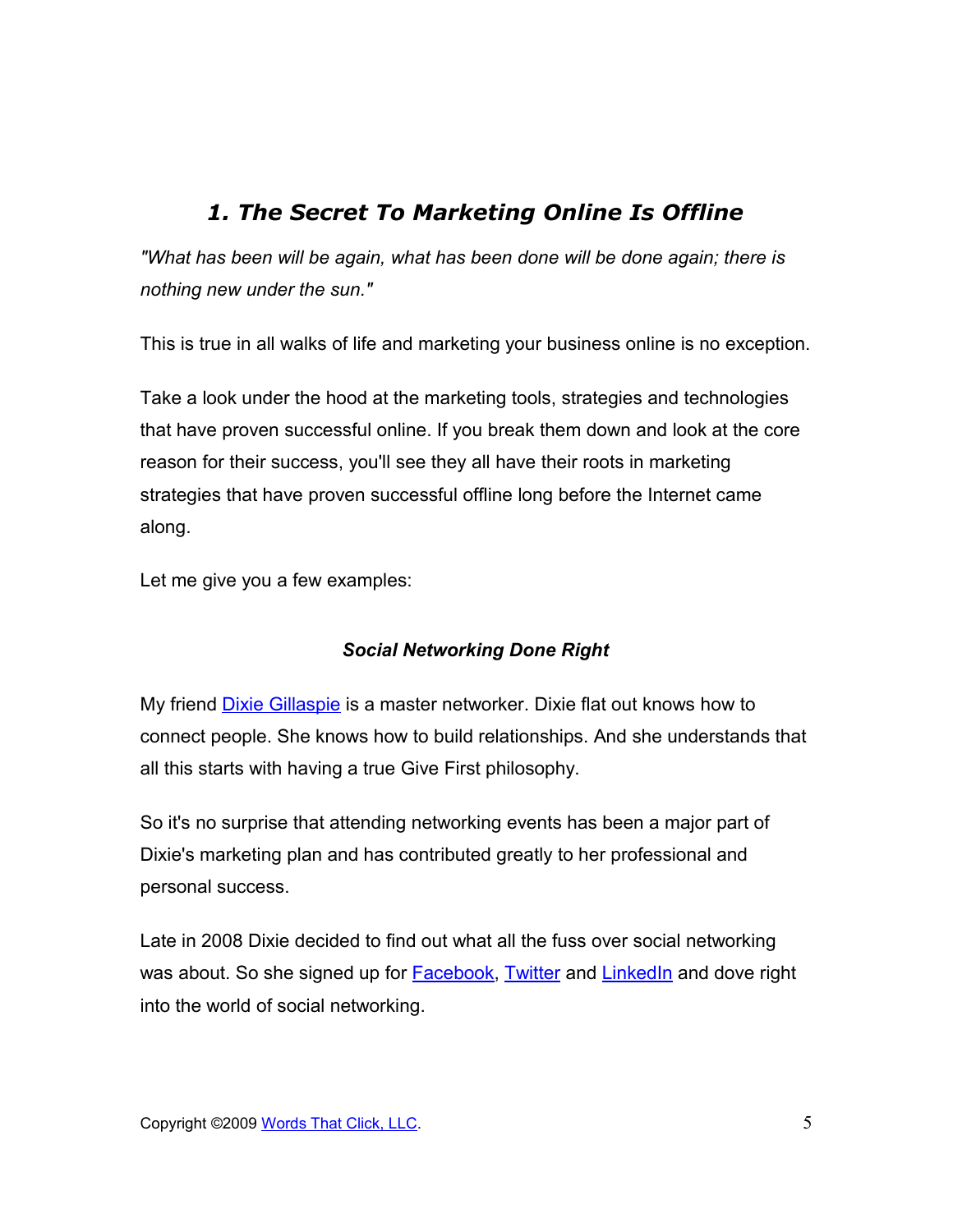In less than 6 months, Dixie has become a social networking rock star. She has successfully leveraged these social networking sites to significantly expand her network, build a loyal fan base and develop more coaching/consulting opportunities for her company, [Pure Synchrony.](http://puresynchrony.com/)

Oh, and Dixie can also deliver a presentation on how to leverage social networking for business that's superior to what many self-described "social media experts" are capable of.

But the reason Dixie has become so successful with social networking is not because of any insider secrets, tricks or whatever she's picked up along the way.

She's become successful because she understood how to network, connect people and build relationships in the offline world and simply transferred that expertise to the online world.

Sure, she's picked up a lot of great tips on the intricacies of using Facebook, Twitter and LinkedIn along the way, but that's not what has made her a social networking success story.

She's a social networking success story because she knew what she was good at offline, what worked in generating leads and opportunities for her business offline, and then figured out how to do it more effectively and efficiently online.

#### *Direct Marketing on Steroids*

Another example of this first Principle comes from my primary area of expertise, Google AdWords (Google's pay per click advertising program).

At its core, AdWords is direct marketing on steroids. If you are a student of direct marketing, you can easily make the transition to using AdWords successfully.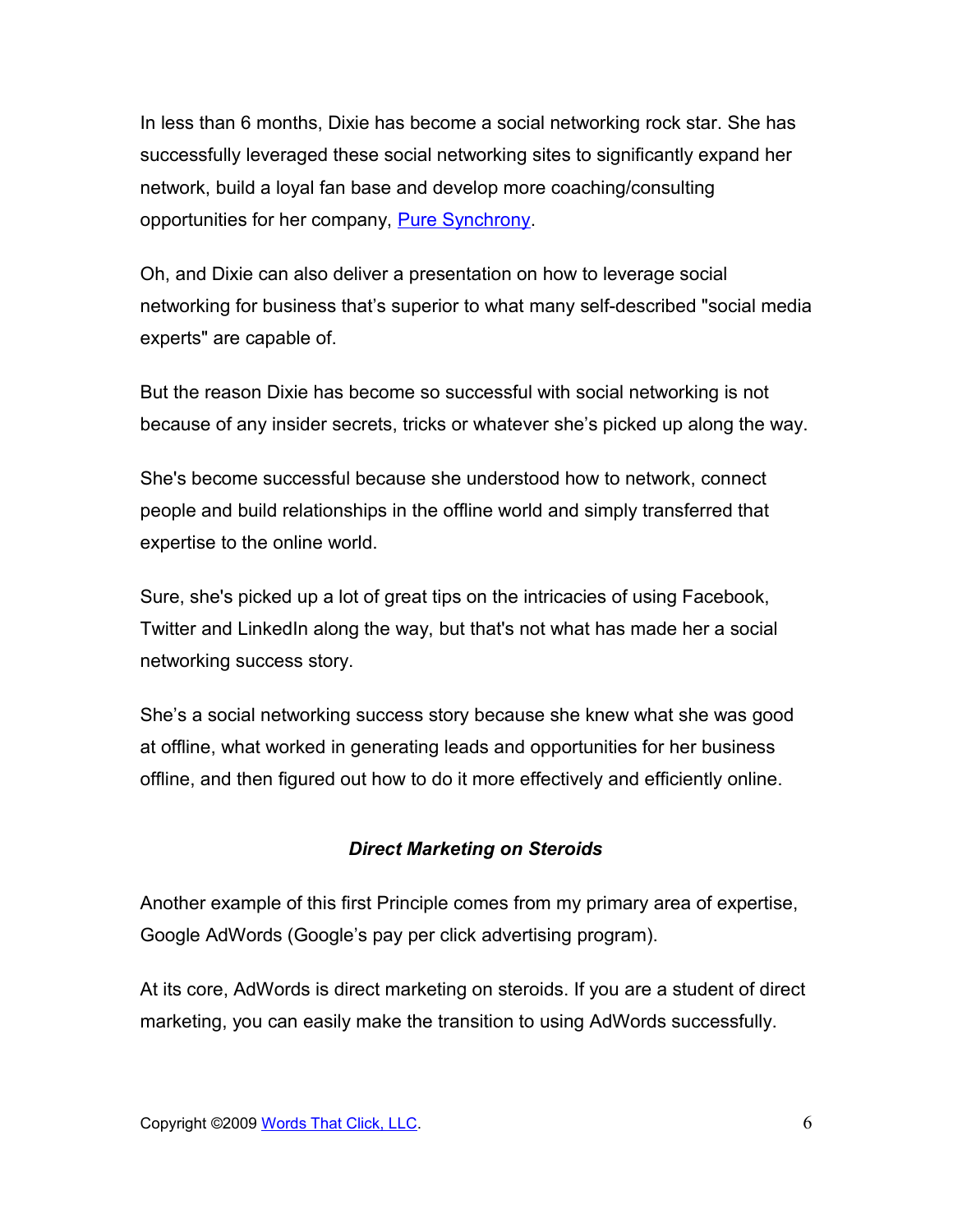Sure, you can come at AdWords from a technical point of view. You can watch the free videos in Google's [AdWords Learning Center.](http://www.google.com/adwords/learningcenter/) You can mechanically go through the process of setting up your campaign according to some best practices you pick up from blogs. And you can even reach some level of success taking this approach.

But that's kind of like thinking since you were able to follow the instructions and assemble a bookshelf from IKEA, you can now build the custom solid cherry built-in entertainment system you've been wanting. The results just aren't going to look pretty!

Come at AdWords with a background in direct marketing, however, and it's a totally different story. You can easily learn the basic technical aspects of AdWords, apply your direct marketing know-how and build a highly successful AdWords campaign.

Because AdWords is not new. It has simply given people a way to do direct marketing that is quicker, easier and cheaper than anything that's come before.

One last point on Principle #1. . .

#### *The Most Successful Internet Marketing Campaign Ever*

Whether you agree with his policies or not, President Obama's 2008 election campaign was the most successful Internet marketing campaign in history. Here's a revealing quote from Chris Hughes, one of the main people responsible for the Obama campaign's online strategy. . .

*"I don't care about online energy and enthusiasm just for the sake of online energy and enthusiasm," said Chris Hughes, head of New Media's social networking. "It's about making money, making phone calls, embedding video or having video forwarded to friends." There was nothing starry-eyed about Hughes, who had been the Harvard roommate and later partner of Facebook founder Mark Zuckerberg and made his first millions before he was 24. His goal*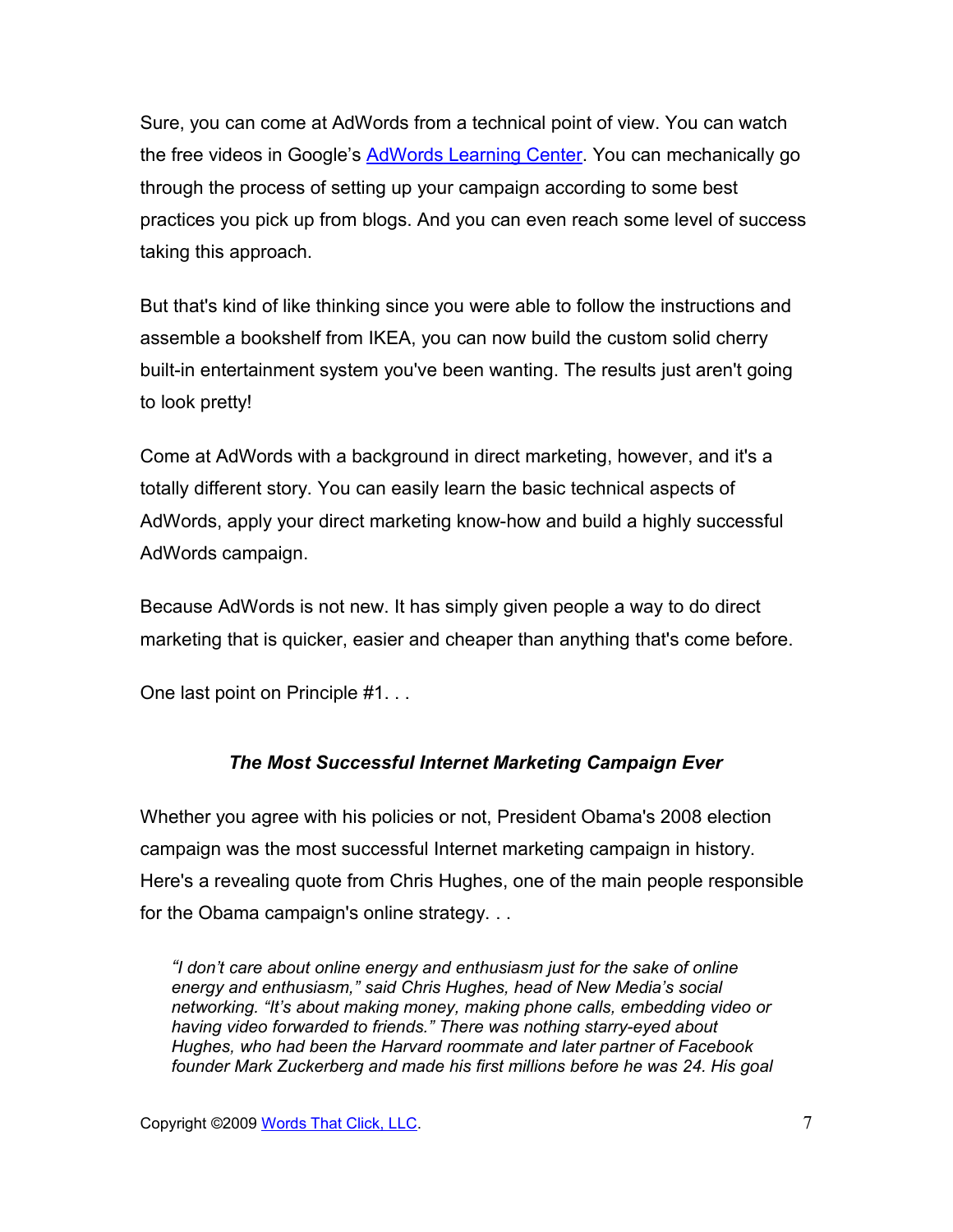*was to make old techniques - like call centers and getting polling information to voters more efficient. "When computer applications really take off, they take something people have always done and just make it easier for them to do it," he said. "And maybe bigger."*

In other words, the secret to marketing online is offline.

Think about techniques you've successfully used offline to generate leads and sales. Think about what marketing strategies have historically been used to successfully sell products and services related to your offering. Then figure out what online tools and technologies are available to do them faster, cheaper, easier and with greater reach than ever before.

## *2. Content is King*

Content is so absolutely critical to your online marketing success that Internet marketing guru, John Reese, once wrote that content is not KING…it's KONG.

Content forms the basis of all your online marketing efforts. Without content, no amount of search engine optimization, pay per click advertising, social media marketing, video marketing, article marketing, etc. will help you build a sustainable business.

### *Two Big Benefits of Quality Content*

Consistently publishing authoritative, quality, original content will help you in two big areas:

1. Credibility. If you build relationships with people interested in you and your company, these people get to know you, like you and trust you. This helps make you THE go-to person in your niche and makes it easy for people to refer business your way or buy from you. (Much more on this in Principle 3.)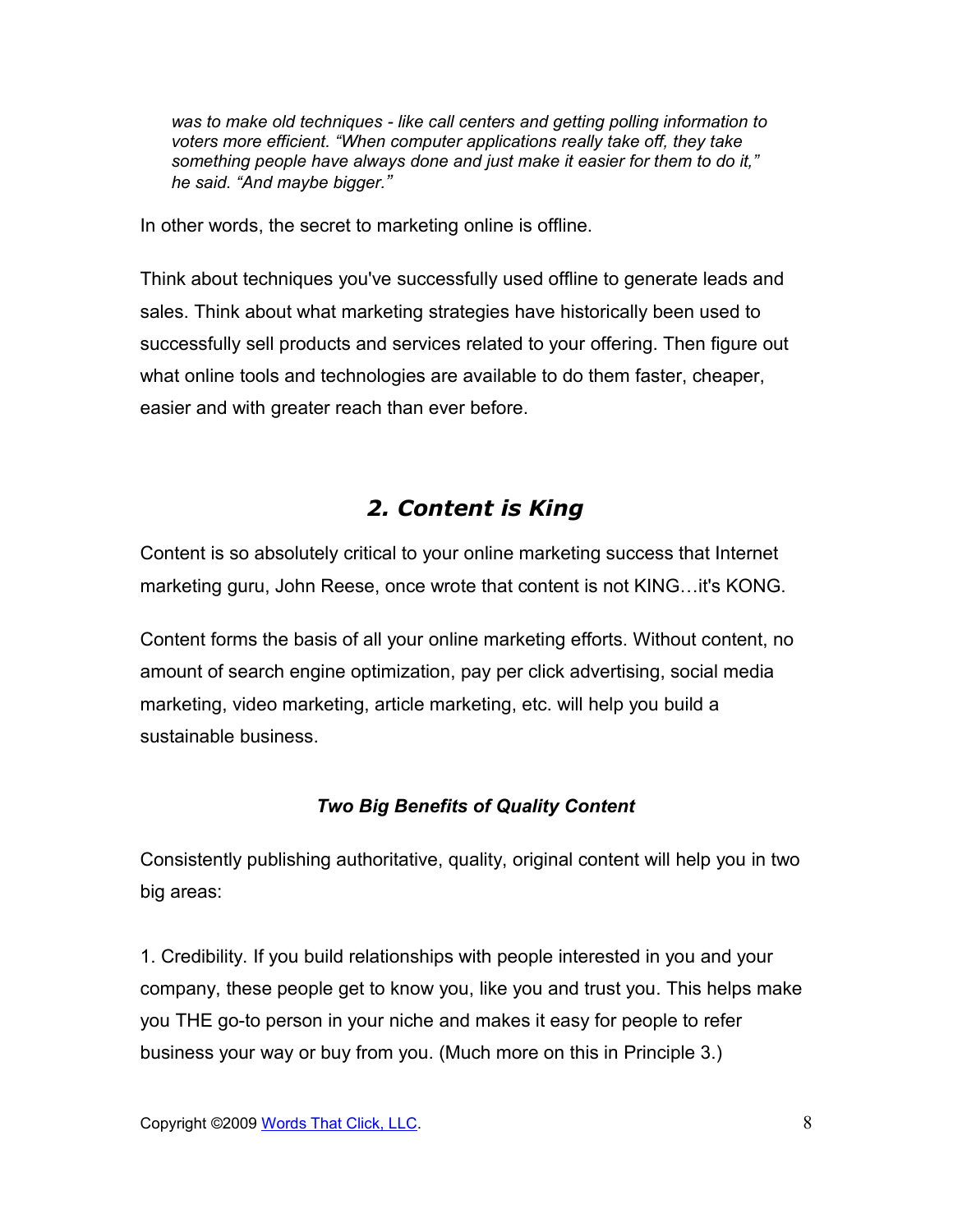2. Search engine optimization (SEO). Here are a few ways that content helps your SEO efforts . . .

- Search engines like sites that are constantly updated with fresh content. Frequently updating your site or blog will train the search engines to visit your site more often which is generally good for your site's rankings.
- When you produce a lot of content related to your niche, you can't help but include a number of Long Tail keywords (keywords that have relatively low traffic volume and low competition). And it's much easier to get ranked on the first page of Google for Long Tail keywords than more highly competitive keywords.
- By regularly pumping out authoritative, relevant, interesting content you'll get more sites linking to yours and links are HUGE when it comes to SEO.

So spend some time thinking about how you can generate authoritative, relevant, valuable information on a regular basis (and, even better, repurpose content that you've already developed). It could be blog posts, articles, videos, widgets, podcasts, comments on other people's blogs, message board posts, etc. Ideally you want to put out a nice mix of the above.

The bottom line with content is before you spend a fortune on SEO, before you invest hours on social media, before you drive yourself crazy trying to chase the latest Internet marketing fad - have a content production strategy in place.

Regularly publishing valuable, authoritative, relevant, original, quality content will do more for your Internet marketing success than anything else.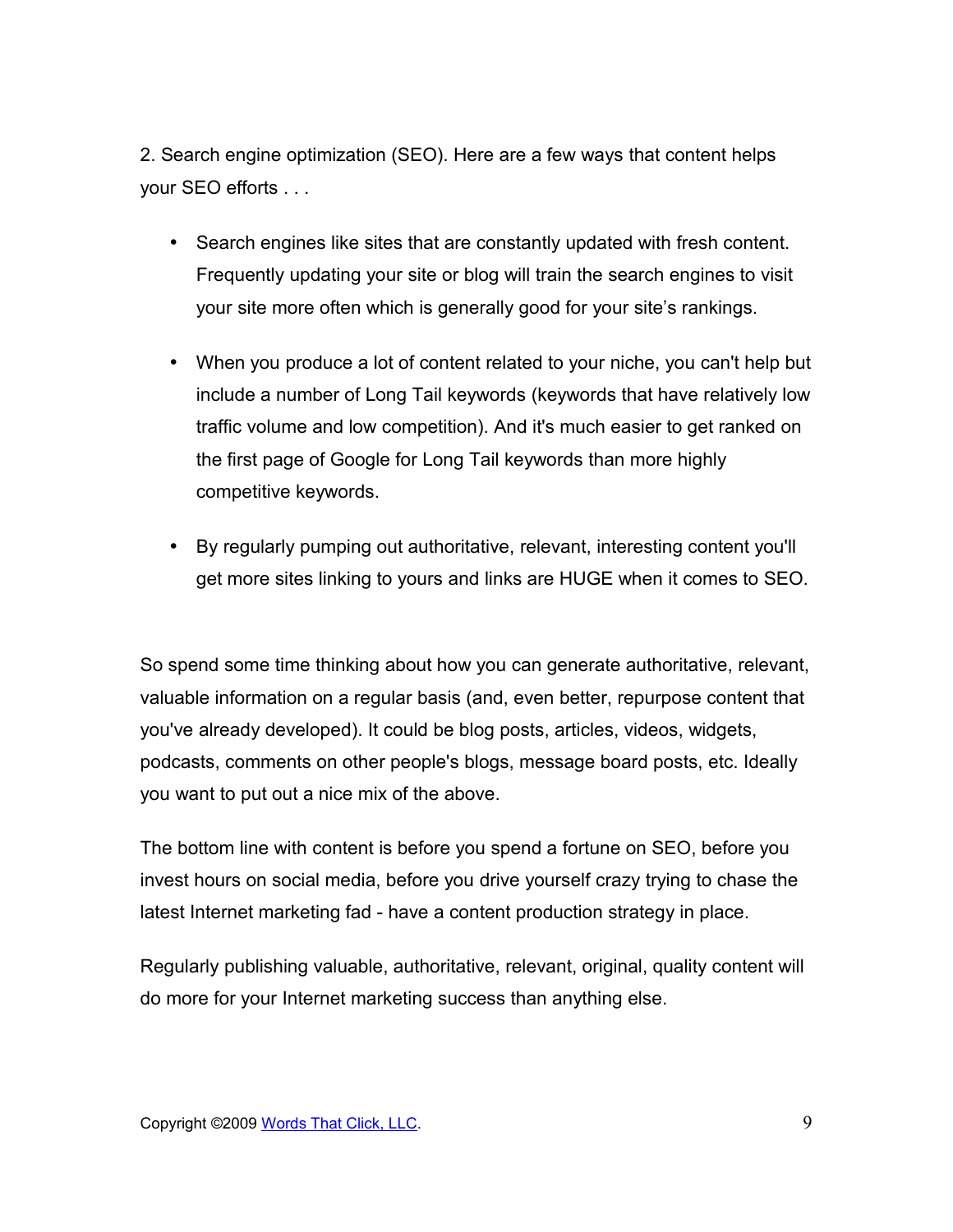## *3. Build Relationships*

You've got a splitting headache and your medicine cabinet is empty. Unable to stand the pain, you high-tail it over to the local pharmacy and find two choices: Tylenol or a generic.

You can get a box of 225 Tylenol capsules for \$15.99 or a box of 500 generic acetaminophen capsules for \$11.99.

You know the pills in each box are the exact same thing. You know both will get rid of your headache. And you know the Tylenol costs way more than the generic.

Yet, if you're like most people, you still pay the \$4 extra to get half as many Tylenol capsules.

### Why?

Because the makers of Tylenol have spent millions in developing their brand. And in doing so they've built (bought?) a relationship with you. They've gotten you to know them, like them and trust them. And because of that, you're willing to pay a premium for their product.

### *Are You the Tylenol or the Generic?*

Now as a small business owner, you don't have millions of dollars to spend developing your brand. The good news is, you don't have to.

The web has made it easier to reach more people than ever before. Through blogs, social networking, email marketing, and more, you can provide great content and use it to build relationships.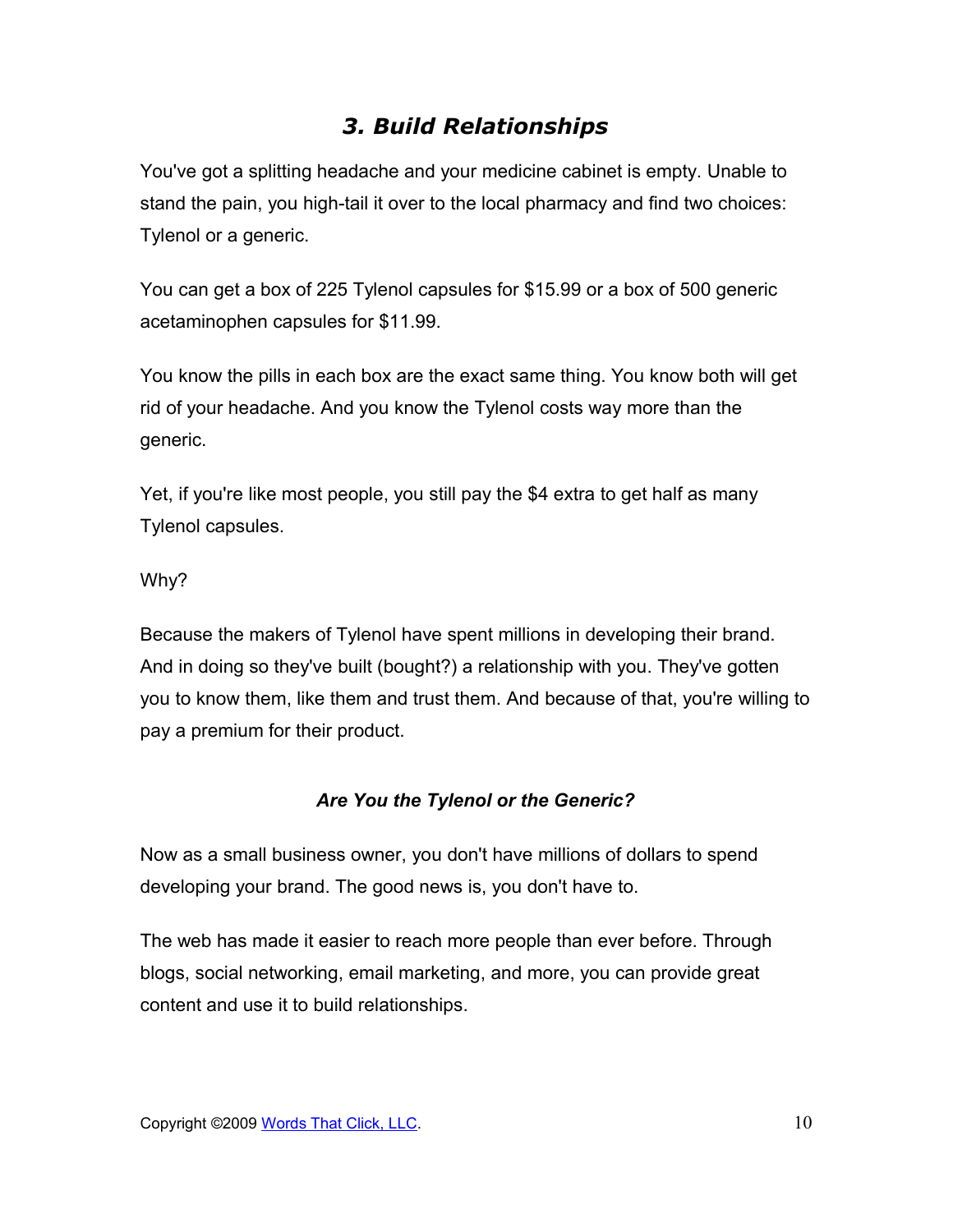And building relationships gets to the very heart of real, enduring business success both online and offline.

Simply put, people do business with those individuals and companies that they know, like and trust. And the more people you build relationships with, the more people that will know, like and trust you. And having that expanding group of people who know you, like you and trust you enhances your credibility.

The key to getting people to your website and buying something from you when they get there is the trust and credibility you have in the minds of your prospects.

It's what makes you the Tylenol instead of the generic.

Oh, and it's not just prospects and customers you want to build relationships with. It's potential partners, vendors, freelancers, affiliates, content experts, employees and more. Building relationships with members of all these groups can have a huge positive impact in the overall success of your online marketing campaign and, ultimately, your entire business.

#### *The Key To Relationship Building*

When it comes to building those relationships (whether online or off), the best advice I can offer you is to be a Giver.

Give your killer content. Give your time. Give your respect. Give your assistance.

So whether it's on your blog, social media sites, your website, your email blasts, your videos, your articles or wherever - Give.

Build Relationships.

Copyright ©2009 [Words That Click, LLC.](http://www.wordsthatclick.net/) 11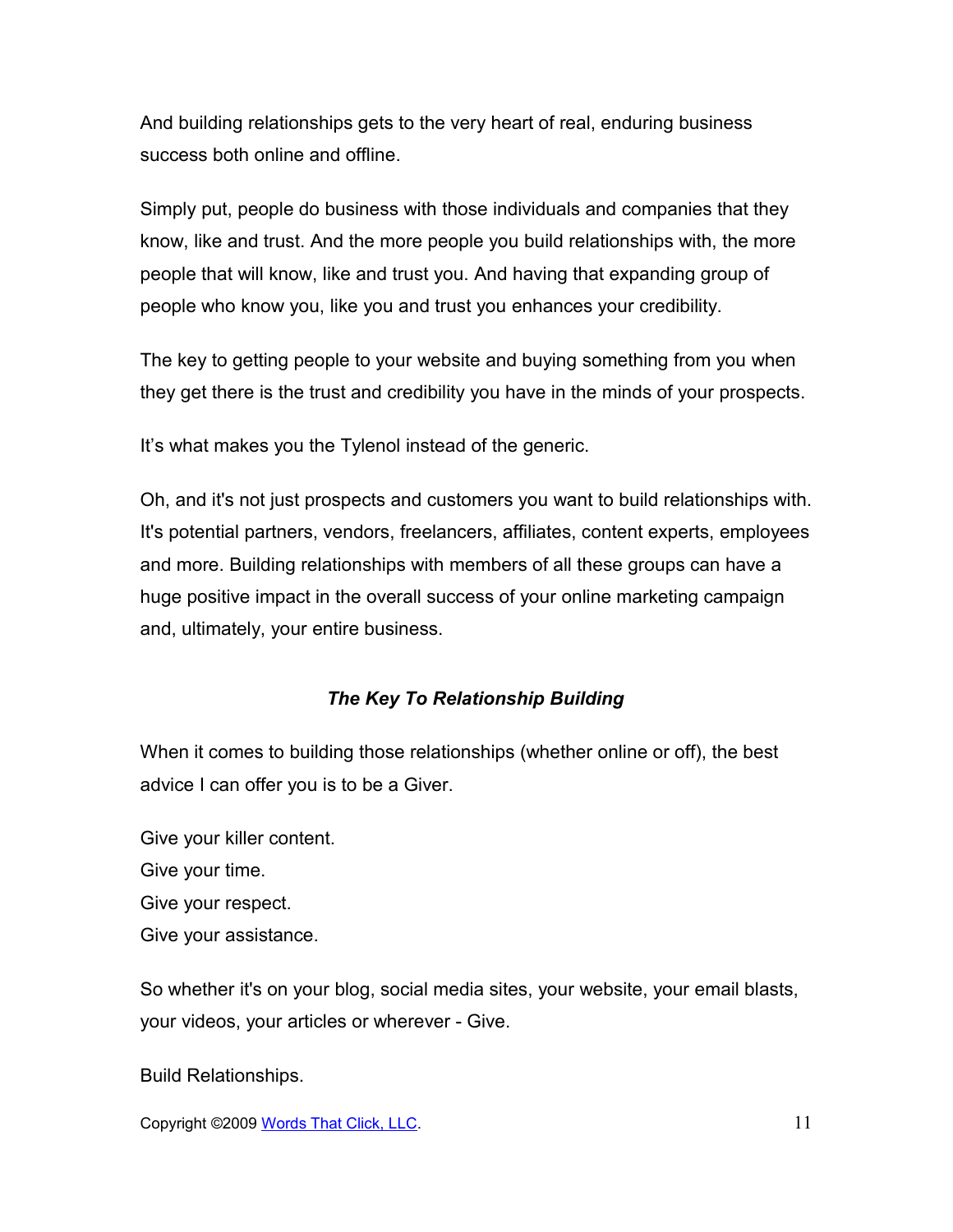EARN the trust and respect of others.

It's the cornerstone of building a successful business over the long haul offline and the same is certainly true online as well.

### *4. Your Most Valuable Online Asset*

What Internet marketing strategy consistently results in the highest conversion rates?

Paid search? Search engine optimization? Social media?

Nope.

It's email marketing.

But not to a list of email addresses you purchase. It's to a list of people who have *chosen* to receive information from you.

Creating that email list of people is your business' most valuable online asset.

Why?

Because you're going to use that list to deliver a consistent stream of authoritative, valuable, relevant and original content.

You're going to use it to keep yourself on the minds of people who have visited your site because they're interested in what you offer.

You're going to use it to build a relationship with the people on that list.

You're going to use it to get them to know you, like you and trust you. (Is any of this starting to sound familiar?!) ;)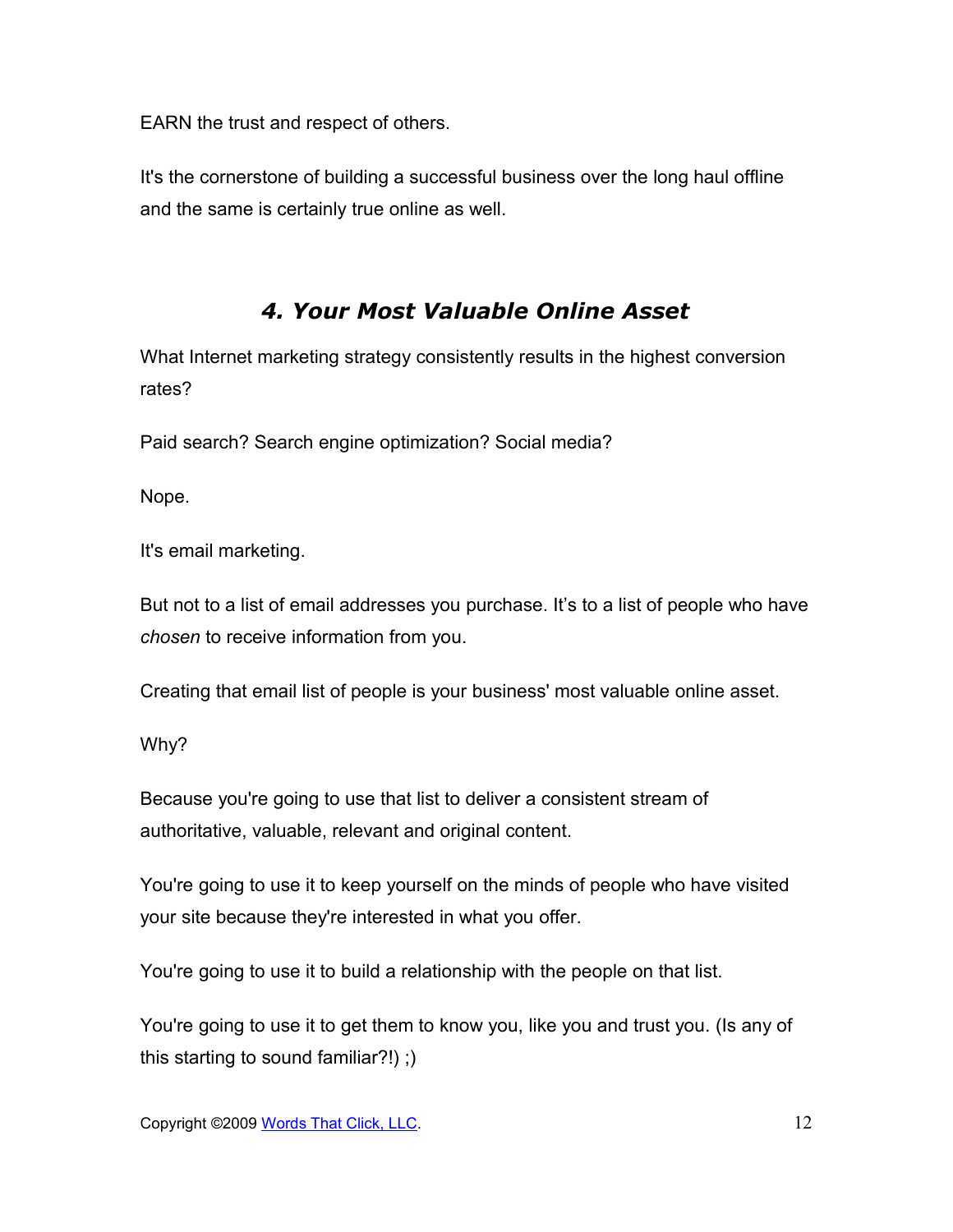You're going to use it to give them reasons to return to your website.

And, from time to time, you're going to use it to send them news of special offers, new services, relevant 3rd party affiliate products you endorse, and more.

### *The Highest Conversion Rates On the Net*

Numerous studies have shown that the conversion rates you get from sending offers to an email list that you build and cultivate are higher than any other form of Internet marketing.

So, how do you build your email list?

Glad you asked!

First, give people a reason to come to your site (good content anyone?!).

Then when they do, offer them a special report, whitepaper, free e-course, free ebook, newsletter, etc. in exchange for their email address. Think of it as an ethical bribe. They give you their email address, you give them some extremely valuable information.

That's all there is to it.

So as you set out marketing online, try to get people to opt-in to your email list. Build your list, respect the people on your list, provide them with quality content, and watch that list blossom into your business' most valuable asset.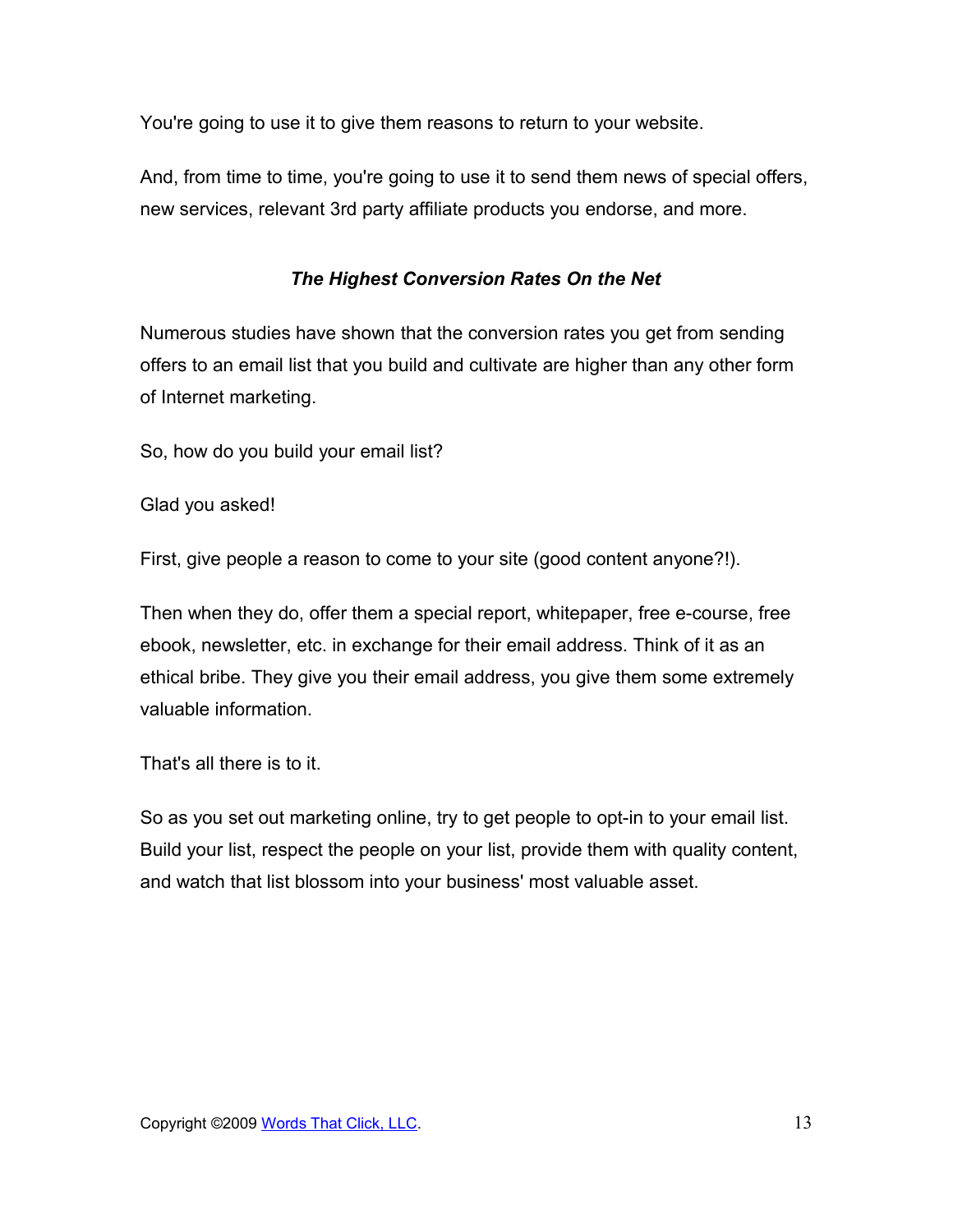## *5. There's No Such Thing As Free Traffic*

As a Google AdWords specialist, at least a few times a month I have business owners tell me that they're not interested in AdWords because you have to pay for the traffic. They just want to get the "free" kind of traffic to their website.

I don't fault people at all for wanting to get free traffic. Especially small business owners. Especially in a bad economy.

But here's the thing - there's no such thing as free traffic.

### *When Is Free Is Not Really Free?*

Yes, when someone finds you in the organic search results, you are not charged when they click the link to your website. However, getting ranked highly for any sort of competitive keyword that will drive any traffic of consequence to your website, is anything but free.

If you hire a search engine optimization (SEO) firm to help you, it can cost \$100s or \$1000s per month for their services. And SEO isn't a "do-it-once-and-you'redone" sort of thing. To be successful over the long haul, you have to keep working at it regularly.

If you decide to do it yourself, it's still going to cost you. It may not cost you out of pocket and you may not pay for the individual clicks, but it's going to cost you in time and opportunity costs.

The same is true for other forms of "free" online marketing strategies - video marketing, email marketing, article marketing, social networking, etc.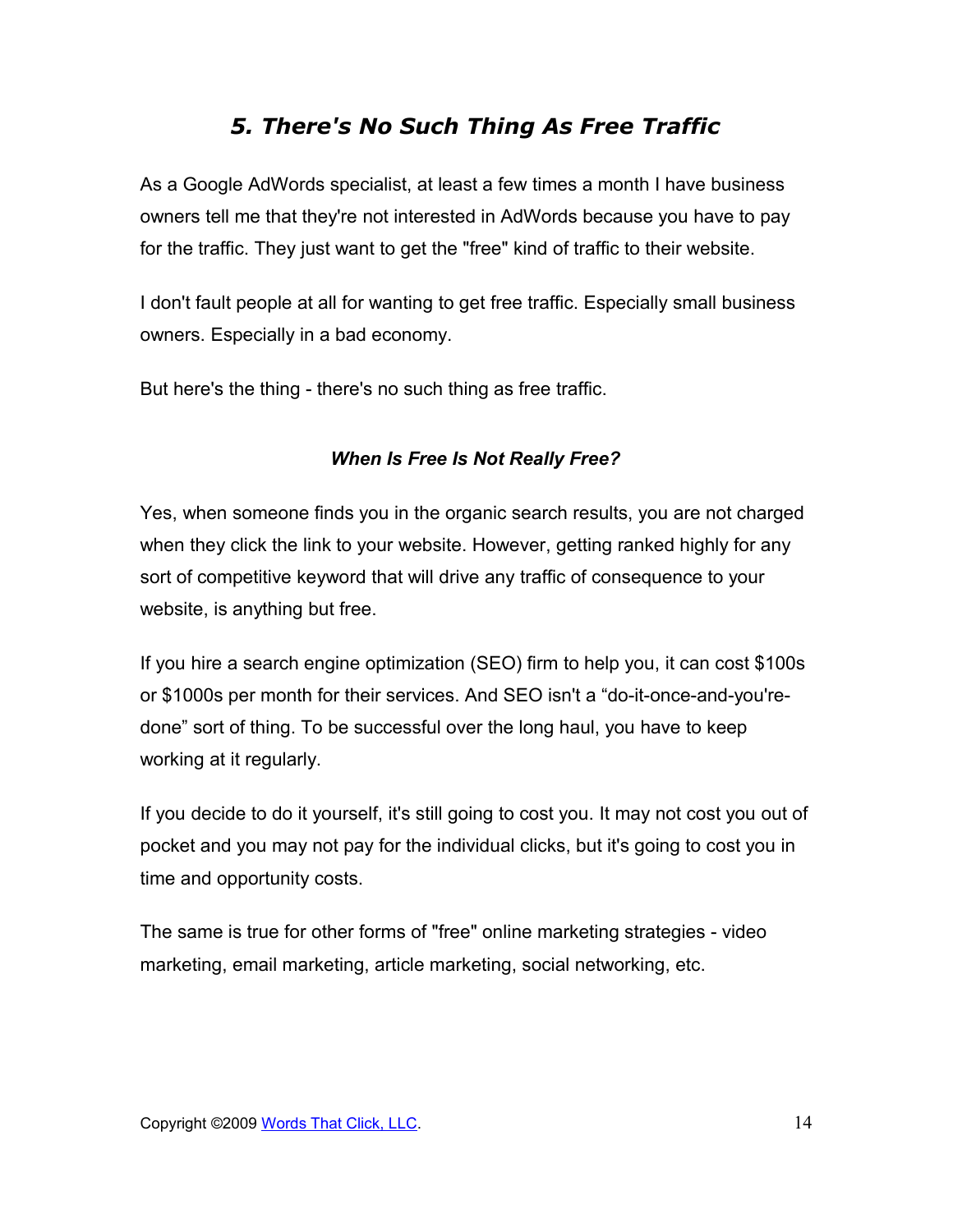Again, while the clicks, views, technologies, etc. themselves may be free, to put yourself in a position to be competitive and drive a decent volume of traffic and sales takes a lot of time and money.

# *6. Diversify*

*"Don't put all your eggs in one basket."*

There are literally hundreds of ways to drive traffic and sales on the Internet. While you'll never use most of them, you should use a good mix of strategies to market your business online.

Relying on just one source of traffic and sales to drive your online marketing efforts puts your business in a very dangerous position.

Why?

### *Does Google Own You?*

Let's say you decide to focus on search engine optimization (SEO) and all your traffic comes from Google's organic search rankings (the main rankings that appear on the left side of the search results page).

What happens if Google changes their algorithm and instead of being ranked #1 for your top keyword, you're dropped to #483 overnight (yes, this does happen!)?

What if your top competitors figure out how to leap ahead of you in the rankings and people visit their sites instead of yours?

What if Microsoft's Bing search engine delivers better search results and people flock to them instead of using Google?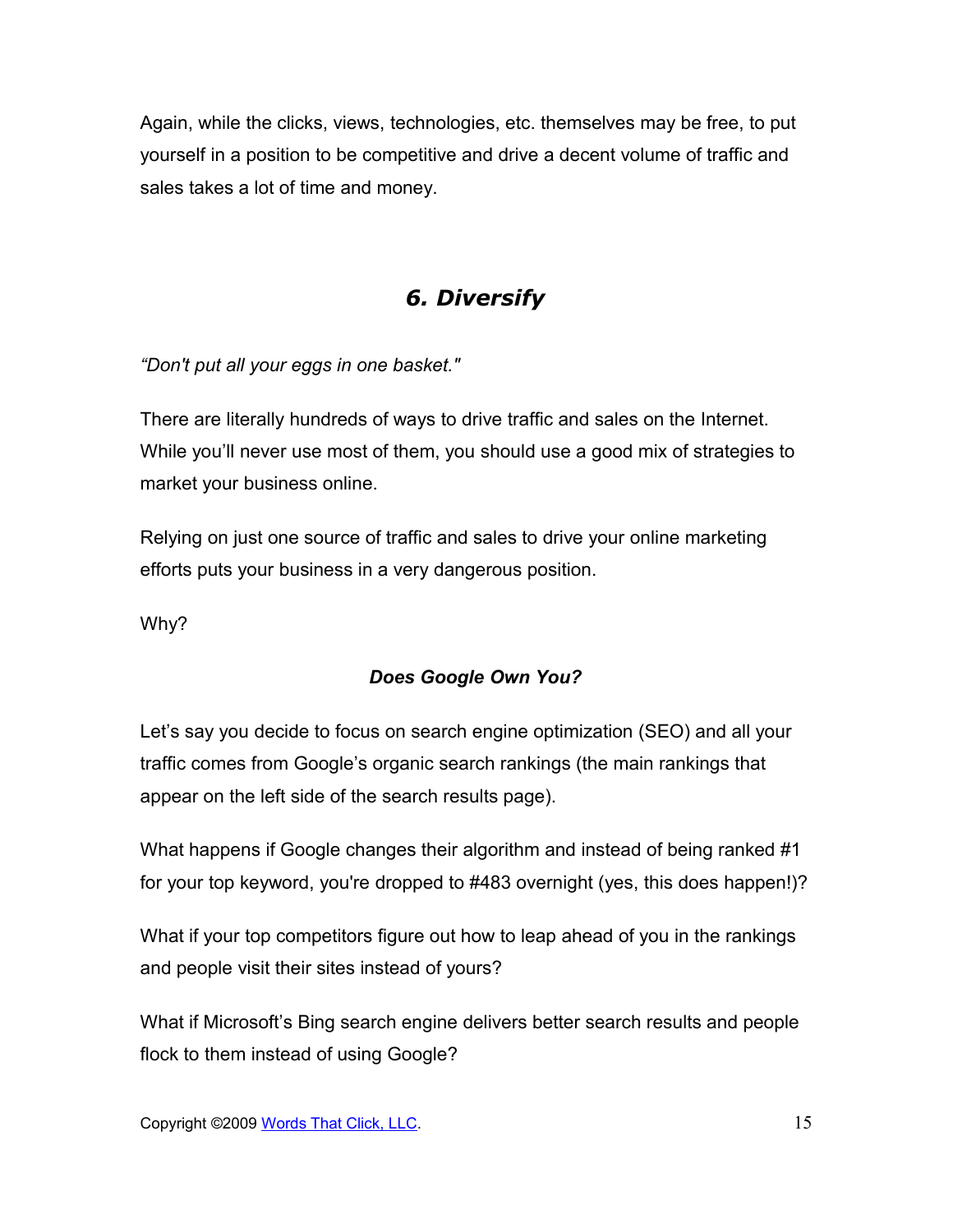There actually are online business models that rely on Google for virtually all their traffic. It's great when it works, but what happens when it doesn't?

If you rely on one company to drive your site's traffic and/or revenue, you're not in charge of your business. Outside forces beyond your control can conspire against you and put you out of business very quickly.

So the simple way to avoid this is to diversify your online marketing efforts.

Get traffic to your website from multiple sources – organic search, paid search, social media, banner ads, affiliates, video marketing, article marketing and more.

The more sources of traffic you have, the less the impact of any one of those sources drying up will be. That gives you more control over your business and puts it in a much stronger position.

## *7. One Thing*

Ever see the movie "City Slickers"?

There's a scene where a wise, crusty old cowboy named Curly (played by Jack Palance) shares the secret of life with Billy Crystal's character Mitch - a middle aged city slicker going through a mid-life crisis.

You can [watch the scene on You Tube,](http://www.youtube.com/watch?v=2k1uOqRb0HU) but the bottom line is that Curly's secret to life is this:

"*One thing. Just one thing. You stick to that, everything else don't mean sh\*t.*"

So what does this have to do with marketing your business online?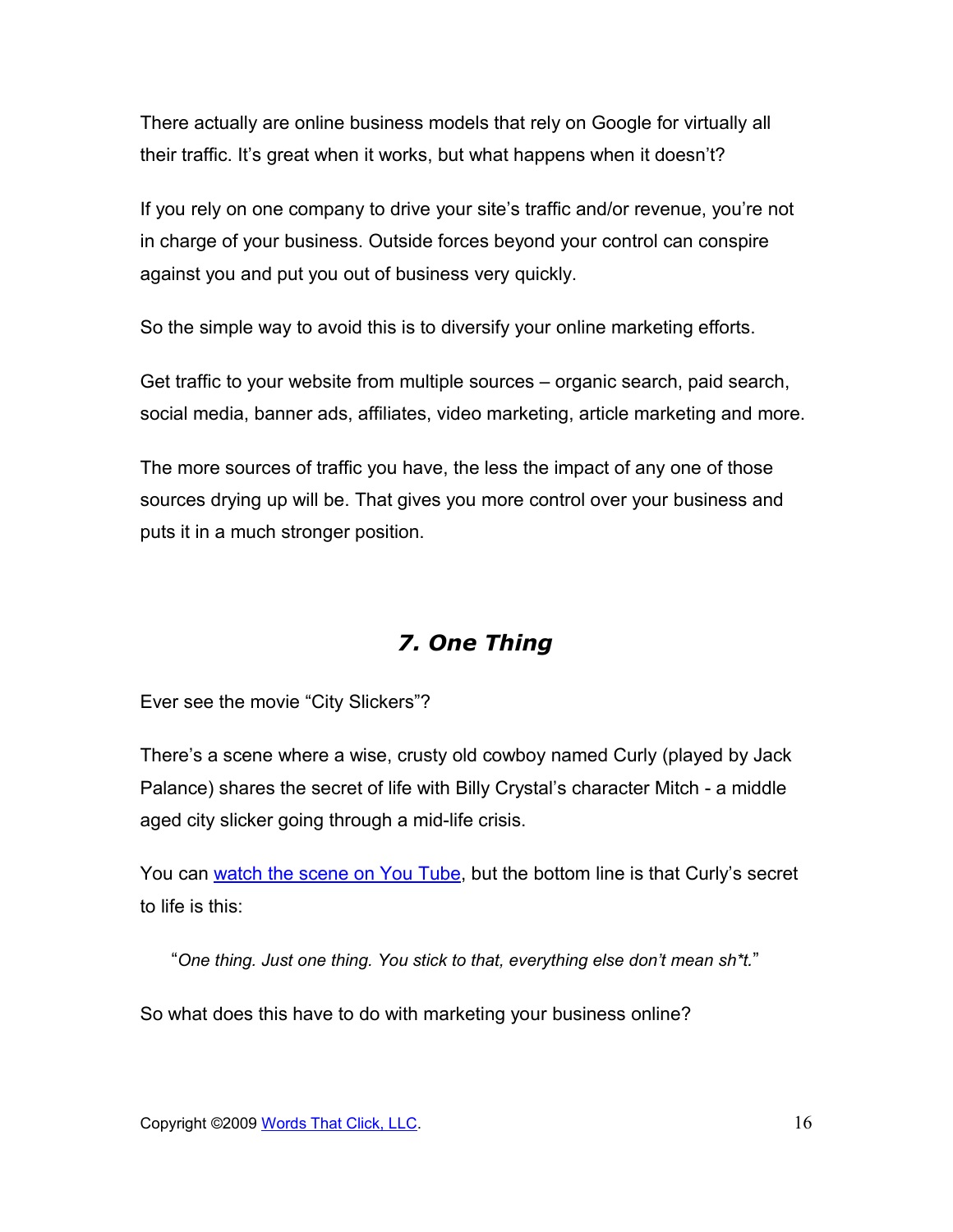#### *Beware The Black Hole of Internet Marketing*

Well, it relates to something I call the "Black Hole" of Internet Marketing. The promise and excitement of Internet Marketing can suck you in before you know what's happening. And once it does, there's no turning back.

Oh, sure, it all starts out innocently enough. You want to promote your business online and you hear from a colleague or friend about the amazing success they've had using AdWords, Facebook or Twitter. Or maybe you read an interesting article about blogging or search engine optimization and think about giving that a try.

So you start poking around for more information and find gurus on the subject that seem to offer good information and insights.

You download an eBook, whitepaper or free report. Then download 2 or 5 or 20 more.

Next, you listen in on some teleseminars, get yourself on a few email lists, and maybe even purchase a product or two from the guru that promises to show you the technique that will skyrocket your sales through the roof.

But wait! Look over there. What's that shiny object? Ooooh, autoresponders! And what about video marketing? Wow, did you know about *that* secret for climbing up the search rankings?!

Rinse. Repeat.

I've seen this pattern happen again and again.

### *A Jack of All Trades and Master of None*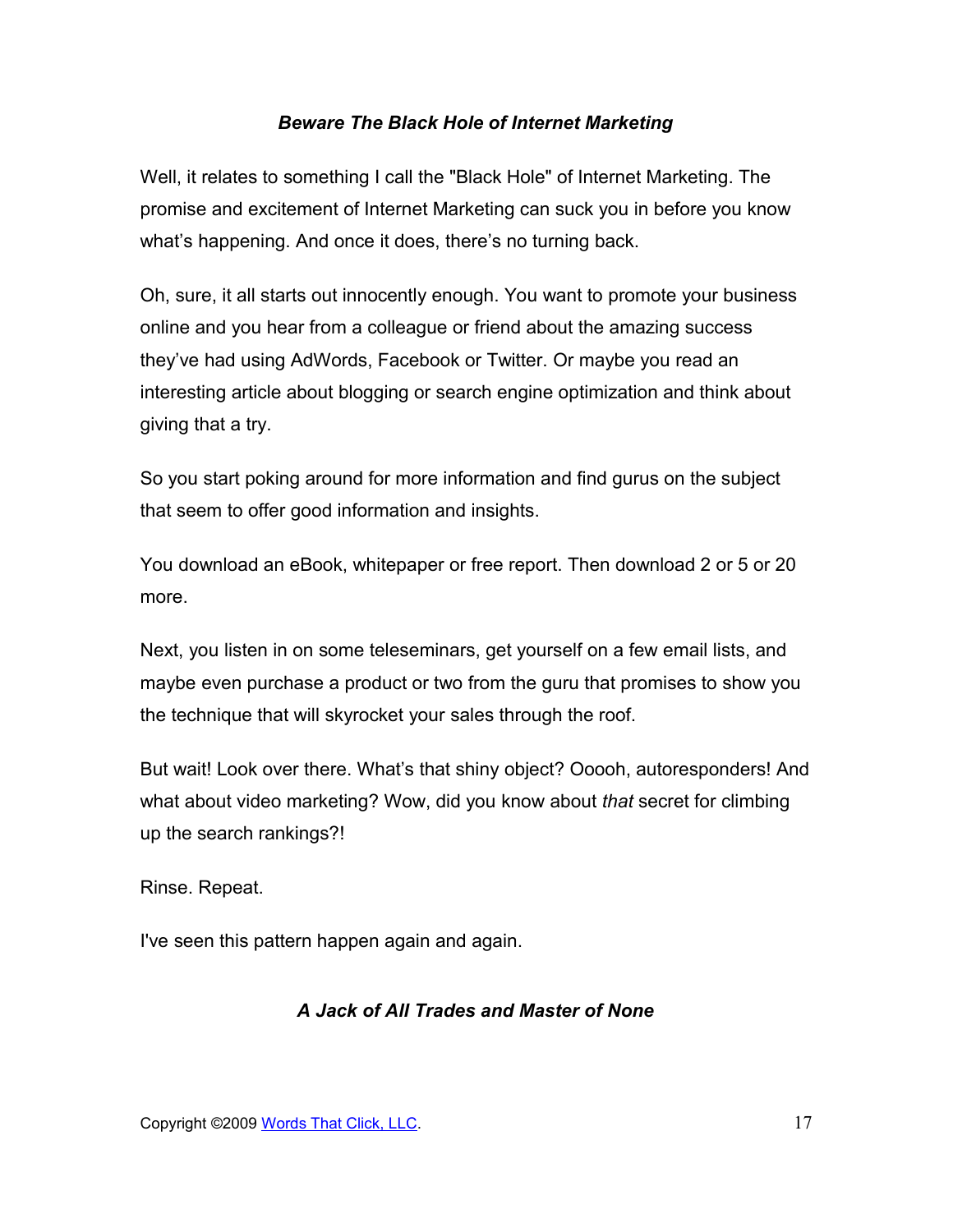Here's the thing - there is NO WAY to keep up with all the ways to drive traffic to your website and convert that traffic to paying customers. And in trying to learn it all, you just end up making yourself crazy hopping from strategy to strategy and never learn enough to be very effective in any one strategy.

So listen Curly's advice and stick to one thing. Find one way of driving traffic to your website and master it. Or find one way to convert that traffic into dollars and master that.

Now you may be thinking, "wait a minute!" You just said in the last Principle to diversify, but now you're saying to focus on One Thing. Which is it?

The answer is both. Principle 6 is about making sure that your overall online marketing effort is diversified and you have multiple sources that drive traffic and sales to your website.

Principle 7 is about making sure that you personally don't try to do it all yourself and drive yourself nuts. If you take that approach, you'll just end up being a jack of all trades and master of none. And as competitive as things are online these days, that's not going to cut it.

So stay focused on your One Thing and outsource the rest.

## *8. Do It Wrong Quickly*

With all the ways you can market your business online how do you find what works best for you and your business?

It all comes down to testing and measuring results.

#### *Years Ahead of Their Time*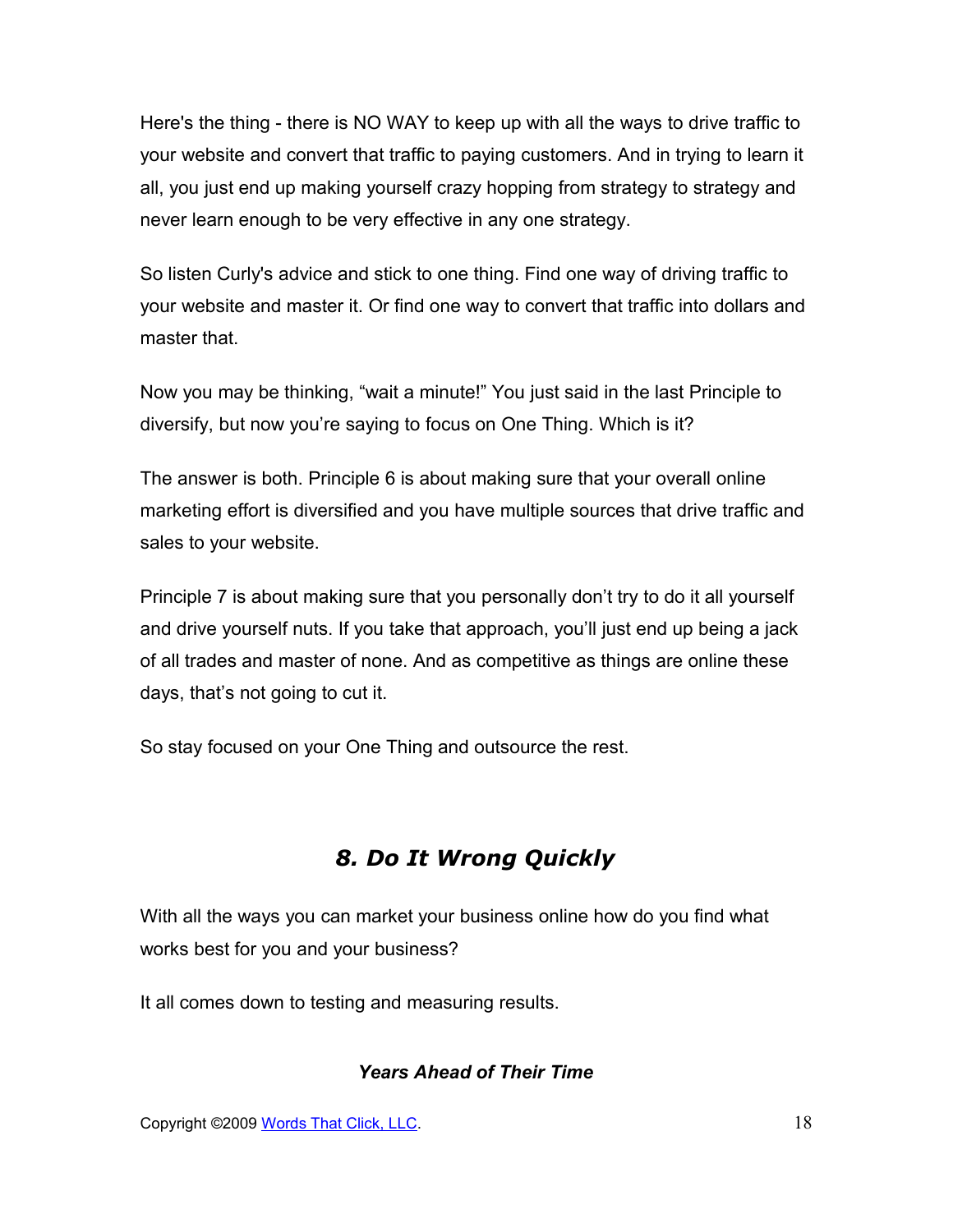Probably the best books you'll ever read on Internet marketing were written decades ago - [Scientific Advertising](http://www.amazon.com/Scientific-Advertising-Claude-C-Hopkins/dp/1434102467/ref=sr_1_1?ie=UTF8&s=books&qid=1244069012&sr=8-1) by Claude Hopkins and [Tested Advertising](http://www.amazon.com/Advertising-Methods-Prentice-Business-Classics/dp/0130957011/ref=sr_1_1?ie=UTF8&s=books&qid=1244069043&sr=1-1) [Methods](http://www.amazon.com/Advertising-Methods-Prentice-Business-Classics/dp/0130957011/ref=sr_1_1?ie=UTF8&s=books&qid=1244069043&sr=1-1) by John Caples. The principles they outline in these books on direct marketing are more applicable to Internet marketing than most of the over-hyped, sensationalistic garbage being peddled by many Internet Marketing "gurus" these days.

One thing that both Hopkins and Caples harp on is the critical importance of testing. You simply can't guess when it comes to your marketing efforts. Guessing is expensive.

To be successful over the long term, you have to consistently test your campaigns, measure the results, and know whether or not your advertising is generating a return on your investment.

The good news is you can do all this a lot easier than Hopkins and Caples ever could. When they conducted their tests, they were running direct mail campaigns and/or ads in newspapers, magazines, etc. back in the early to mid 1900s. The results often took weeks or months to come back and they had to be manually keyed in.

Not any more.

### *Test For Success*

Depending on the volume of traffic in your niche, it's possible to test out a marketing campaign and get results back in a matter of hours or days. The speed of the Internet, combined with its low cost of use, make it easier than ever for marketers to test out a wide range of marketing ideas and strategies to see which produce the best results.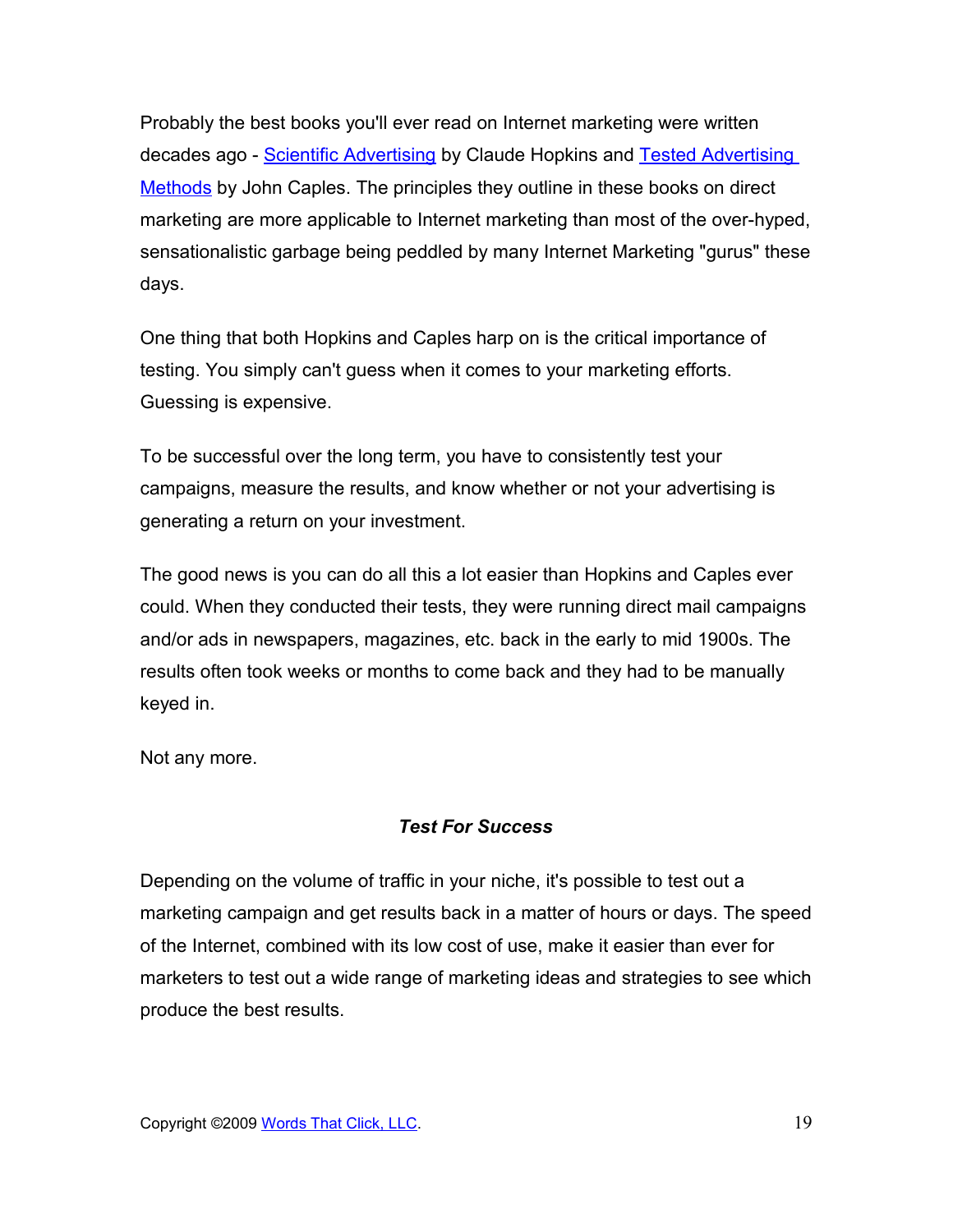So try out a few different ways to market your business online. Start small. Keep expenses low. Test and measure the results. Build on what's working. Get rid of what's not working - *quickly*.

It's a strategy that's proven successful for decades offline and you can use the internet to do it faster, easier and cheaper than ever before. It's the surest way I know to create a successful online marketing campaign.

# *9. The 80/20 Rule*

The 80/20 Rule (aka Pareto Principle) was originally developed to explain the distribution of wealth in Italy (20% of the people owned 80% of the country's accumulated wealth). But since then it's been applied to numerous other situations, including many in the business world.

The 80/20 Rule basically states that 80% of your results come from 20% of your efforts. And while this rule is alive and well online, often you'll find it's not 80/20, but more like 90/10 or 99/1.

For example, in your Google AdWords campaigns, you'll often find the top 10% of your keywords drive 90% of your results. In video marketing, you'll pretty much find that 99% of your traffic will come from videos posted on YouTube. And you'll find that similar patterns hold in other online marketing strategies.

### *Know Where to Focus*

There are seemingly limitless ways you can market your business online. The key importance of the 80/20 rule comes from knowing *where* to focus your time and attention.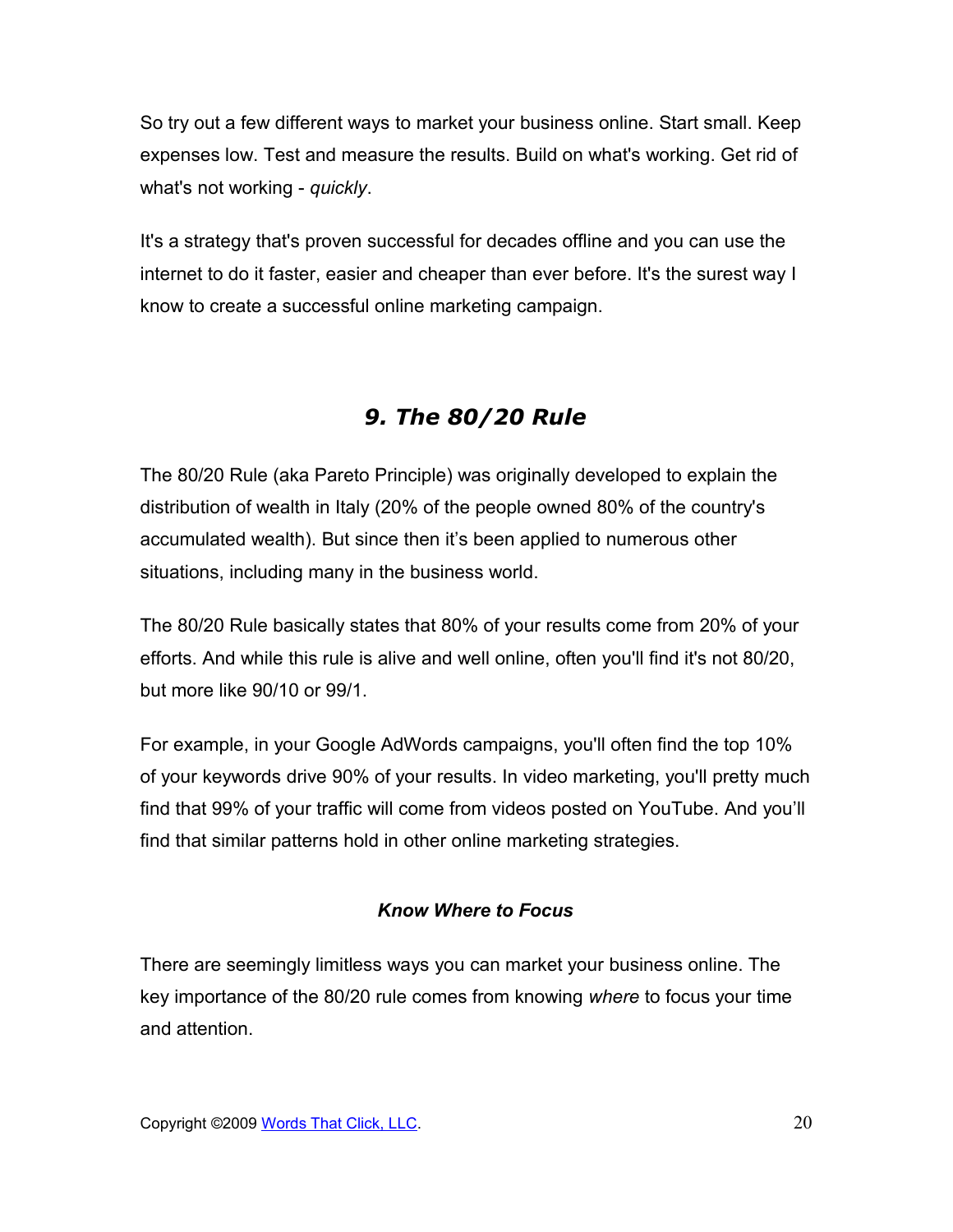If you know that 90% of your AdWords success comes from the top 10% of your keywords, then focus on further optimizing your campaign for those keywords.

Why spend your time on the bottom 90% of keywords that are generating only 10% of your returns? Your return on investment will likely be much higher by focusing on the top 10% of keywords you know are producing and getting them to produce even more.

If 99% of your video traffic is going to come from YouTube, then don't waste too much time posting videos to sites that aren't going to drive that much traffic. You're time is better spent producing more great videos to share on YouTube or getting people to rate, comment on, and favorite your YouTube videos to help drive even more traffic to them.

It's all too easy to get sidetracked online. But instead of driving yourself crazy hopping from marketing strategy to marketing strategy and trying to turn rocks into diamonds, focus your efforts on polishing what's already showing some sparkle and make it shine even brighter.

## *10. Search Engines Don't Have Credit Cards*

*"If you build it, they will come."*

That may be true in Iowa cornfields, but not so much online. Just because you put up a website, doesn't mean people are going to flock to it in droves. You have to work to get that traffic.

But here's a little secret - getting traffic isn't really that hard. If you build a site with the good quality content and use some fairly simple SEO, PPC, social media, etc. strategies, you'll get people to come to your site.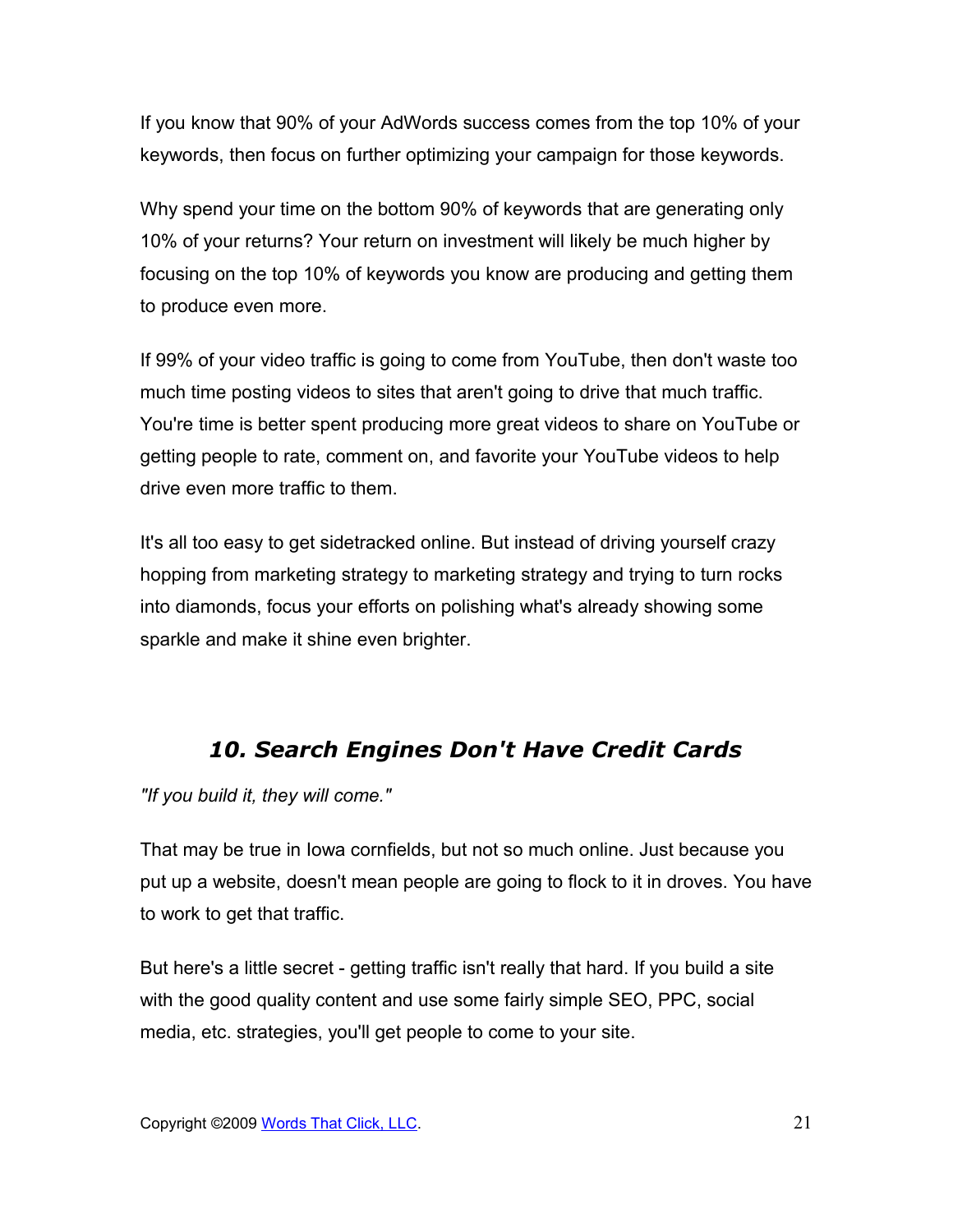However, it's what happens once they get to your site that makes all the difference in the world. You can drive thousands of visitors to your site, but if they don't like what they see when they get there, it's all for naught.

### *Write For People First*

In the quest to get traffic, there's a tendency to "write" for the search engines. People will try to stuff as many keywords into their site as possible thinking that it will help their site appear higher in the search engine rankings.

But what can end up happening is the while the copy on your website, the headline of your article or video, or the title tags on your web pages may look appealing to a search engine, they're not appealing to people.

And you don't want that.

Because in the end, search engines don't have credit cards. People do.

And you want your headlines, copy, title tags and more to appeal to, and resonate with, your prospects. The #1 ranking in Google will do you no good if the people who click through to your site are turned away by the content they find there.

By all means, if you know what keywords you're targeting and can incorporate them in your copy, do it! Just don't force it. Ideally, you find a good way to balance between writing for people and writing for search engines. But if you have to choose one over the other, just remember who pays the bills!

## *11. Research, Research, Research*

All things being equal, the marketer who does the best research wins.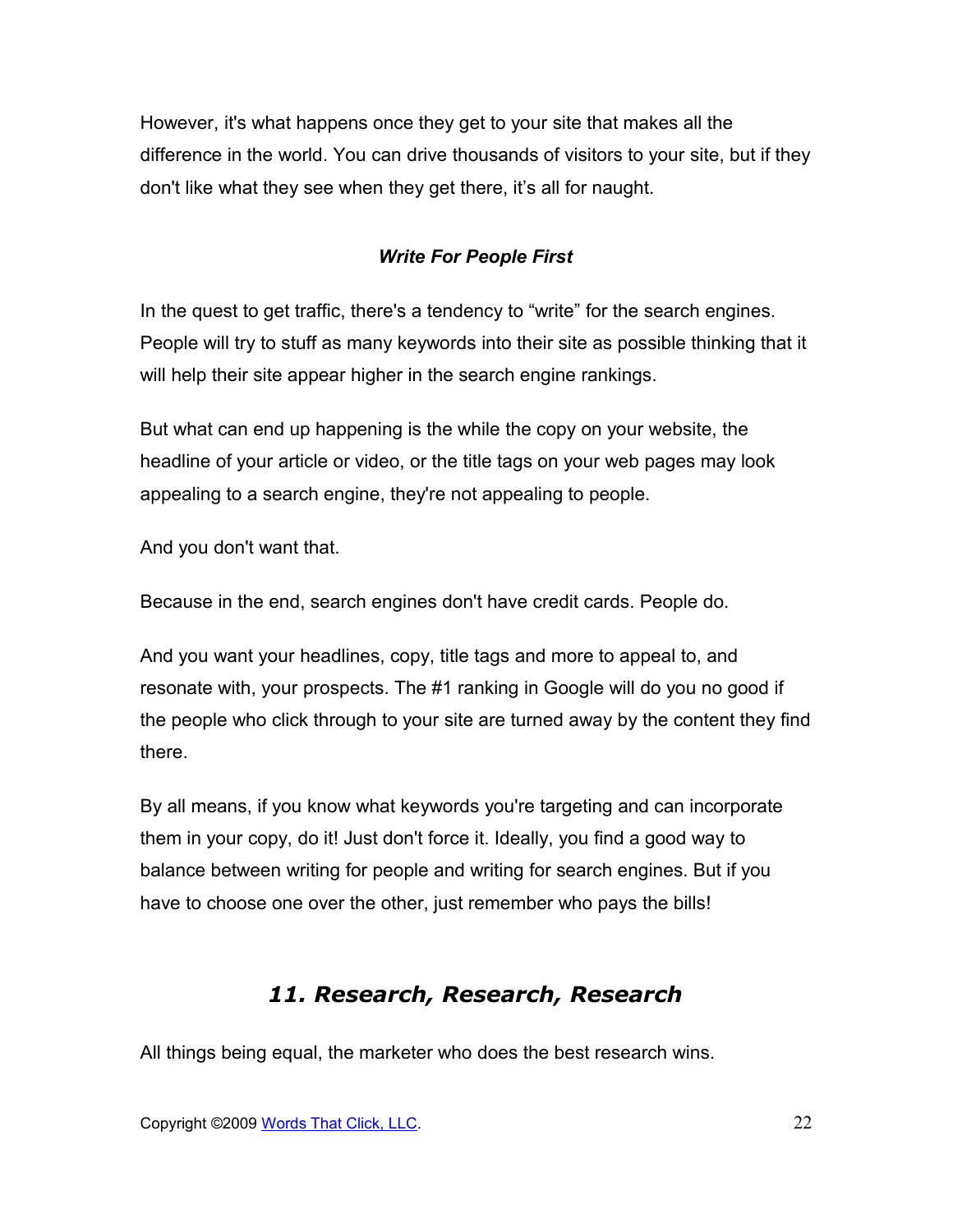Research often gets overlooked in marketing. It's not fun or sexy. You'd rather just try to ace the test without studying.

But successful marketing campaigns are won or lost in the research stage. And the good news is that the Internet has made it easier, cheaper and faster to do research than ever before.

Here are a few ways your can leverage the Internet for research purposes:

### *The Keys to Keyword Research*

Keywords are the language of the web. Every keyword represents a story. And even seemingly small differences between keywords can make for a huge difference in the story behind the search term.

For example, Google AdWords guru and PhD in Psychology [Glenn Livingston](http://www.payperclicksearchmarketing.com/r/a.php?NTQ4e) is an expert at using Google AdWords for research purposes. He tells a story about being in a market selling to people interested in, of all things, guinea pigs.

After working his research magic, Glenn discovered that the people searching on the term "guinea pig" were looking for something much different than people searching on the term "guinea pigs."

People typing in "guinea pig," singular, were more likely to be looking for general information about guinea pigs: What are they? What do they look like?

People typing in "guinea pigs," plural, were a bit more advanced and were more likely interested in questions like: Do they bite? Are they good with kids? How do you take care of them? These people were much closer to buying a guinea pig than the first group.

One letter, huge difference.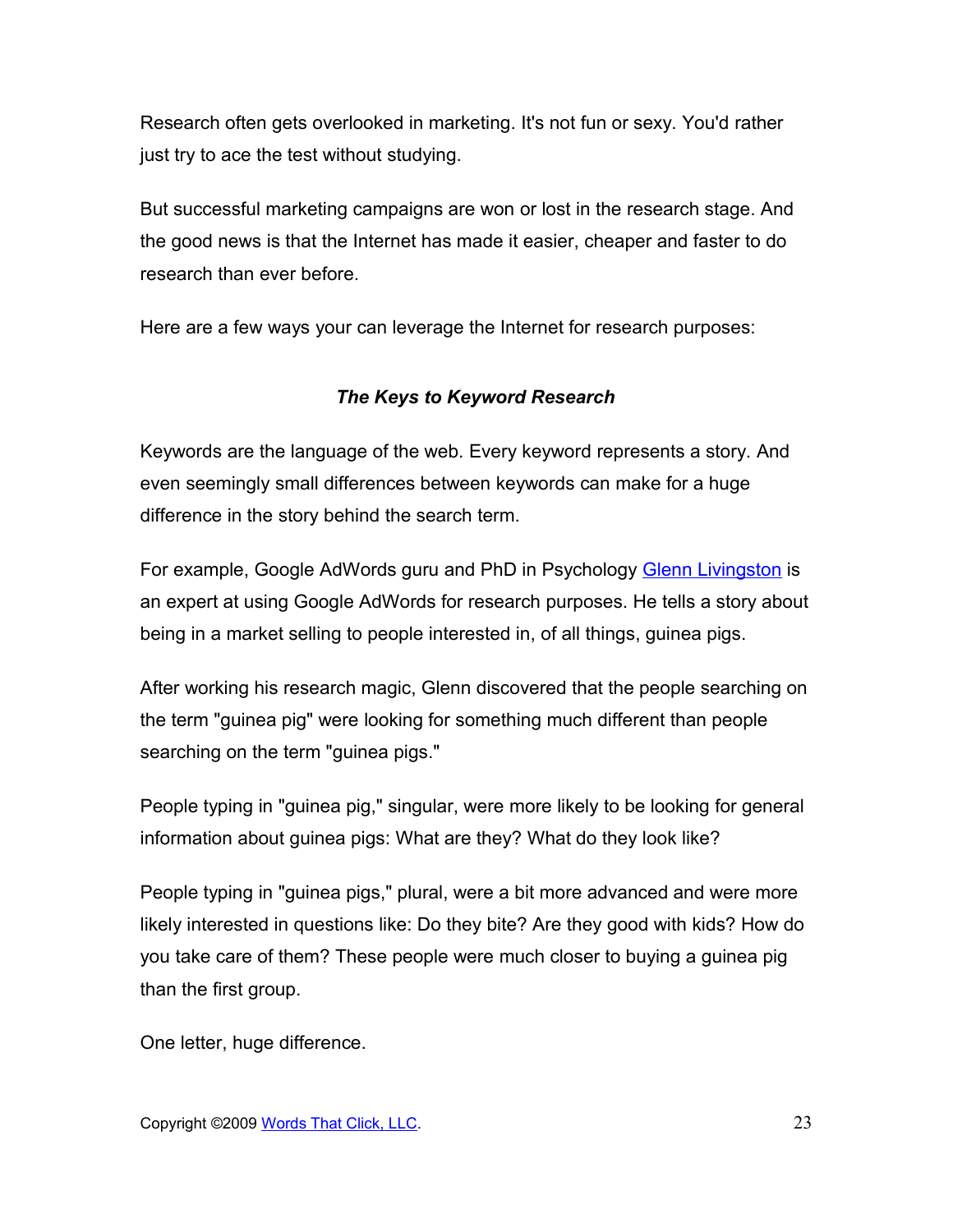Keyword research is critical to most marketing you do online from search engine optimization to paid search to article marketing and more.

When conducting your keyword research you'll want to find out things like what terms people are searching on, how much competition is out there for the keywords, and the stories that the keywords represent.

The more you understand this before you start your online marketing campaign, the better your chances of success. Because the more closely you can match your offer to the exact conversation going on in your prospect's brain when they type in those keywords, the more likely they'll visit your site and buy from you.

But keyword research is just one type of research you can do online.

### *Keeping an Eye on the Competition*

Another is competitive research. Take a look at who your competitors are. What they are offering? Who's showing up at the top of the organic rankings? Who's showing up at the top of the paid rankings? Who stays in those top spots over time? What are they offering? What popular articles and videos are there in your niche?

Having this information does two big things for your marketing efforts:

First, you'll see what your competitors are doing well that you can incorporate (not copy!) and improve upon.

Second, it can give you ideas for holes that exist in the marketplace that you can exploit and use to differentiate your business from the rest.

#### *Get to Know Your Prospects*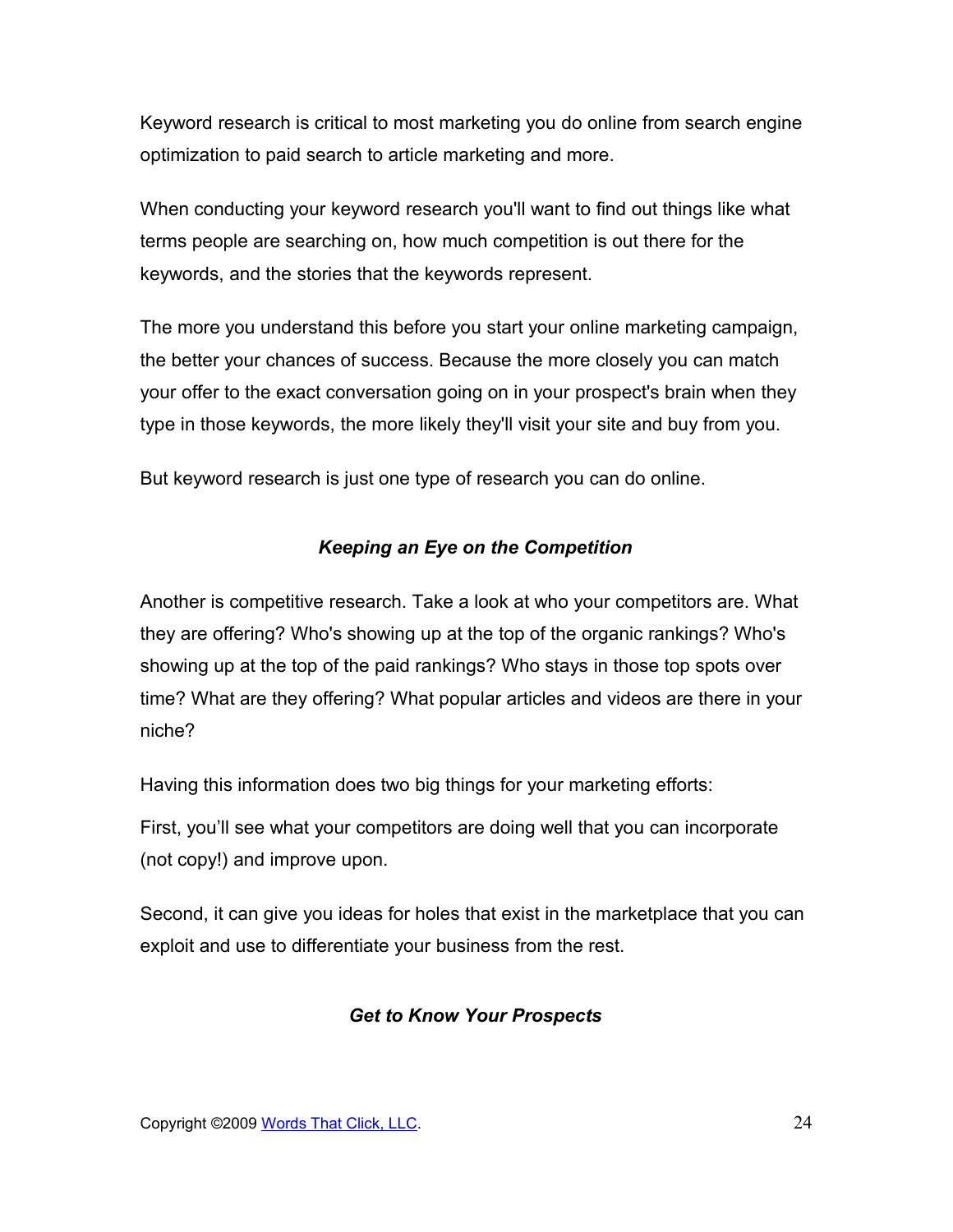Researching your prospects is also important. Because when it comes down to it, if there's no market for your product or service, the best marketing in the world isn't going to help you.

Learn where your prospects hang out online.

What words or phrases are they using that you could incorporate into your marketing message? What do they like about your competitors? What don't they like? What do they say is missing from the marketplace?

While research is the last principle in this report, it's where your online marketing journey should begin.

Know your keywords. Know your prospects. Know your competitors.

Watch what they're doing. Listen to what they have to say. Listen to what they're not saying.

And then let them lead you down the path to online marketing success.

# *Final Words*

My objective in writing this report was twofold:

1. To make Internet marketing a less intimidating undertaking for small business owners, and …

2. To provide a basic framework small business owners can use to make smarter decisions about how to most effectively market their businesses online.